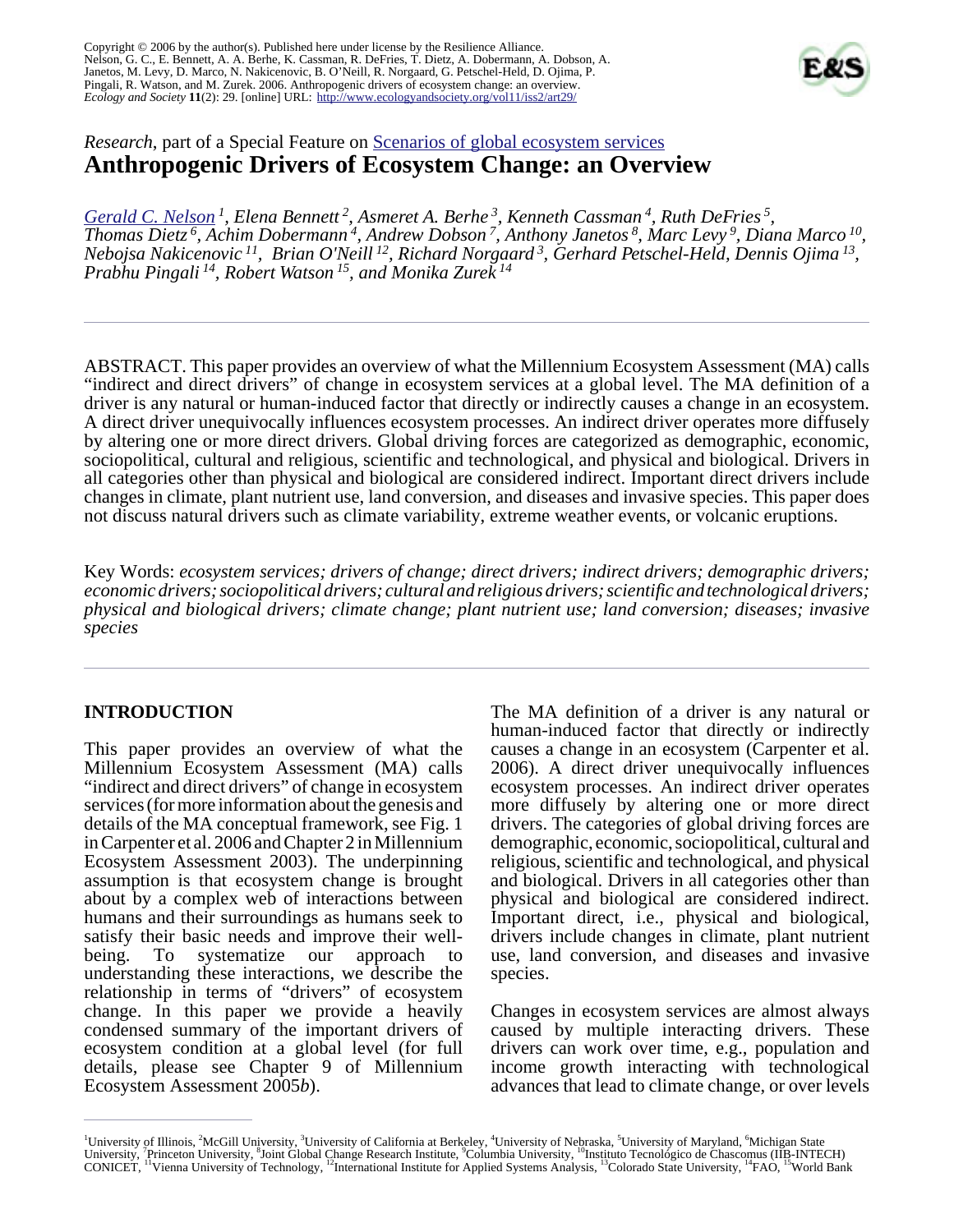of organization, e.g., from local zoning laws to international environmental treaties; they can also happen intermittently, e.g., droughts, wars, and economic crises. For example, reviews of case studies of deforestation and desertification (Geist and Lambin 2002, 2004) reveal that synergetic factor combinations are the most common, i.e., the combined effects of multiple drivers that are amplified by reciprocal action and feedbacks.

Drivers interact across spatial, temporal, and organizational scales. Global trends such as climate change or globalization can influence regional contexts of local ecosystem management. For example, a study in South Africa found that changes in the export prices of cash crops can trigger landuse changes at the local level. The removal of national credits and subsidies causes some farmers to become more vulnerable to environmental changes, whereas others profit from easier access to markets and become less vulnerable to climate change (Leichenko and O'Brien 2002).

Any specific ecosystem change is the result of a myriad of interactions among drivers. Although some drivers are global, the actual set of interactions that brings about an ecosystem change is more or less specific to a particular place. For example, a link between increasing producer prices and production growth can be found in many places throughout the world. The strength of this effect, however, is determined by a range of locationspecific factors that include production conditions, the availability of resources and knowledge, and the economic situation of the farmer (Jones 2002). No single conceptual framework exists that captures the broad range of case study evidence (Lambin et al. 2001).

Changes in ecosystem services feed back to the drivers of change. For example, altered ecosystems create new opportunities and constraints on land use, induce institutional changes in response to perceived and anticipated resource degradation and shortages, and give rise to social effects such as changes in income inequality because there are winners and losers in environmental change.

It is important to emphasize at the outset what this paper does not do. First, we do not discuss natural drivers such as climate variability, extreme weather events, or volcanic eruptions. This paper focuses on anthropogenic drivers. Second, we do not discuss interactions among drivers in any detail. Finally, we

do not address the very important issue of how changes in drivers actually affect ecosystems. This paper limits its attention to the drivers themselves.

## **INDIRECT DRIVERS**

We begin with a discussion of the categories of indirect drivers: demographic, economic, sociopolitical, cultural and religious, and scientific and technological.

## **Demographic drivers**

In this section, we address population dynamics by focusing on current conditions and the primary determinants of population change: fertility, mortality, and migration.

#### *Current conditions*

The global population increased by  $2 \times 10^9$  during the last quarter of the 20th century, reaching 6 x  $10^9$ in 2000. During that time, birth rates in many parts of the world fell far more quickly than anticipated, and life expectancies, with some notable exceptions, improved steadily. At the beginning of the 21st century, population growth rates were declining nearly everywhere. The global growth rate peaked at 2.1%/yr in the late 1960s and has since fallen to 1.35%. Despite the declining growth rate, the global population is likely to increase by another  $3 \times 10^9$ by 2050 (see Fig. 1). Nonetheless, the end of world population growth, while not imminent, is now on the horizon (Lutz et al. 2001).

Recent decades of rapid demographic change have produced unprecedented demographic diversity across regions and countries (Cohen 2003). Although substantial population increases are still expected in sub-Saharan Africa, South Asia, and the Middle East, growth has slowed or even stopped in Europe and East Asia, and rapid aging has become a serious concern.

Traditional demographic country groupings are breaking down. In the USA, a high-income country, a doubling of population in the future is anticipated. Many developing countries, including China, Thailand, and North and South Korea, now have the low fertility rates that until recently were found only in high-income countries. Mortality rates vary widely across countries as well. Life expectancies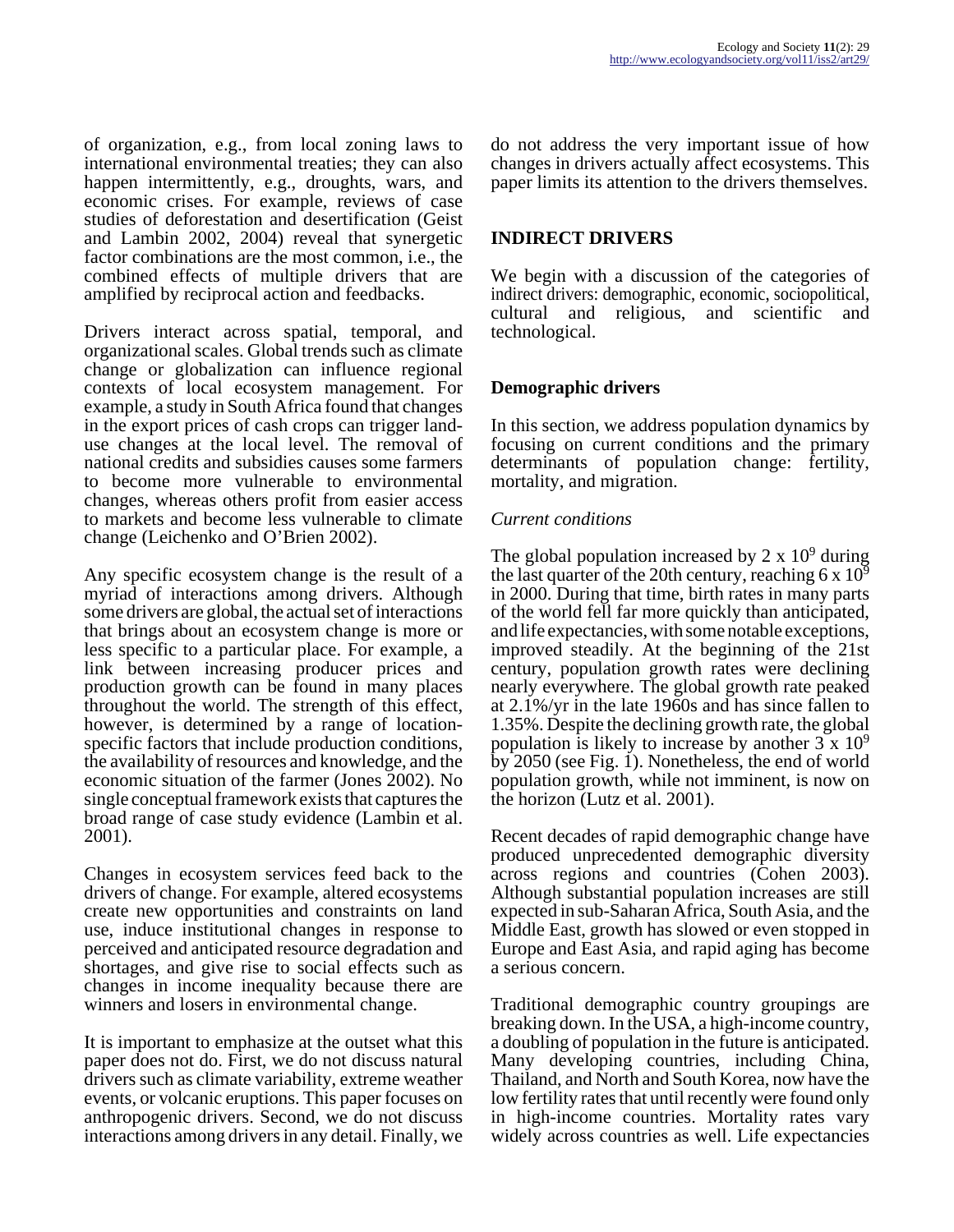**Fig. 1**. Millennium Ecosystem Assessment (MA) world population scenarios. Each curve corresponds to one of the four MA scenarios: Order from Strength (OS), Adaptive Mosaic (AM), TechnoGarden (TG), and Global Orchestration (GO). The International Institute of Applied Systems Analysis (IIASA) data are from Lutz and Goujon (2001). The UN data are from UN (2002). From "Ecosystems and Human Well-being: Scenarios, Volume 2" by Steve R. Carpenter, et al., eds. Copyright (c) 2005 Millennium Ecosystem Assessment. Reproduced by permission of Island Press, Washington, D.C.



are substantially higher in high-income countries (about 75 yr) than in developing countries (63 yr), although the gap has closed from more than 17 yr in the early 1970s to about 12 yr today. Particular countries or regions have done much better, or worse, than the average: life expectancy in East Asia grew impressively over the past few decades, whereas improvements stalled in Russia and have reversed in parts of Africa, mainly because of the impact of HIV/AIDS and wars.

Certain regions are also distinguished by their degree of urbanization. High-income countries typically have populations that are 70–80% urban. Some developing regions, such as parts of Asia, are still largely rural, whereas Latin America, at 75% urban, is indistinguishable from high-income countries in this regard.

The diversity of current conditions means that future demographic change will be highly variable as well. Current age structures are a key determinant of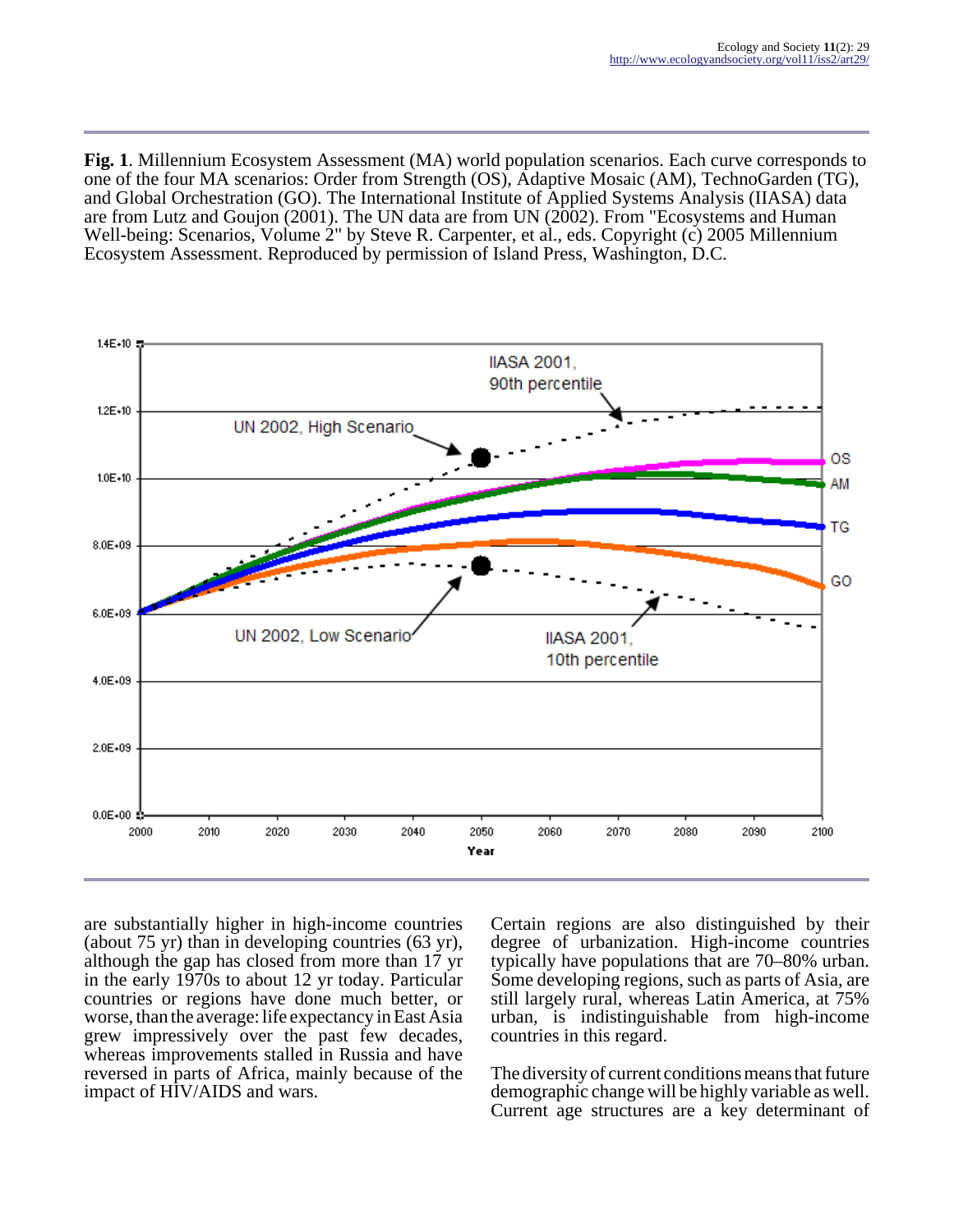population growth over the next few decades, because of the "momentum" inherent in young populations. Thus, current high-fertility regions with young age structures (sub-Saharan Africa, the Middle East, and South Asia) have population growth built in, whereas the low fertility and aging populations of most European countries have given them a "negative momentum" that will result in a population decline even if fertility rises in the future (Lutz et al. 2003).

Population growth over the next several decades is expected to be concentrated in low-income urban communities in some developing countries. However, in a few important developing countries, with China as the most dramatic example, population growth will cease because of sharp declines in fertility, and rapid aging of the population is projected.

#### *The demographic transition and determinants of fertility, mortality, and migration*

To understand the recent dramatic changes in demographic variables, demographers use the cohort component method, which analyses the determinants of fertility, mortality, and migration and projects trends in these three components to arrive at estimates of future population change. This section briefly sketches the principal determinants for each component and describes the resulting demographic transition.

*The demographic transition.* The concept of demographic transition is a generalization of the events observed over the past two centuries in those countries with the highest incomes today. These countries shifted from small, slowly growing populations with high mortality and high fertility to large, slowly growing populations with low mortality and low fertility (Knodel and Walle 1979, Lee 2003). During this type of transition, population growth initially accelerates because the decline in death rates precedes the decline in birth rates, creating a sudden surplus of births over deaths, and then declines as fertility rates fall. The transition is well advanced in all developing countries except in sub-Saharan Africa, and even there the beginnings of a fertility decline are apparent (Cohen 1998, Garenne 2002).

*Determinants of mortality.* Mortality decline begins with reductions in deaths from infectious diseases, especially of infants, because of improvements in public health and hygiene and better nutrition as incomes and food availability rise (Lee 2003). Further reductions in mortality are driven by reductions in the incidence of chronic and degenerative diseases such as heart disease and cancer.

In most developing countries, future reductions in mortality and corresponding improvements in life expectancy will be determined by the efficiency of local health services; reductions in the incidence of key diseases such as malaria, tuberculosis, and HIV/ AIDS; and improved living standards and education. The future course of the HIV/AIDS epidemic could substantially affect mortality in many countries, especially in sub-Saharan Africa, where HIV prevalence is high. In Botswana, for example, life expectancy dropped from about 65 yr in the early 1990s to 56 yr in the late 1990s and is expected to decline to less than 40 yr by 2005 (UN 2003*b*).

*Determinants of fertility.* The basic model of fertility decline assumes that economic development leads to lower fertility because it increases the net cost of children (Becker 1960, Becker and Barro 1988). Parental preferences shift away from large families toward a smaller number of children requiring greater investments in education and health, whereas higher wages and the participation of more women in the labor force increase the opportunity costs of raising children. A range of other factors can be important as well, including the effects of development on attitudes toward fertility regulation (Easterlin 1969, 1975), women's childbearing desires and their ability to achieve them, shifts in family structures toward the child-centered nuclear family (Caldwell 1982), and the spread of new ideas, particularly regarding birth control (Cleland and Wilson 1987, Bongaarts and Watkins 1996).

Population-related policies have also played a role in recent fertility decreases in developing countries over the past several decades and are likely to affect future fertility. One estimate concluded that 43% of the fertility decline in developing countries between the early 1960s and late 1980s could be attributed to such programs (Bongaarts 1997).

*Determinants of international migration.* Current and future international migration is more difficult to identify and project than fertility or mortality trends. Migration flows often reflect short-term changes in economic, social, or political factors that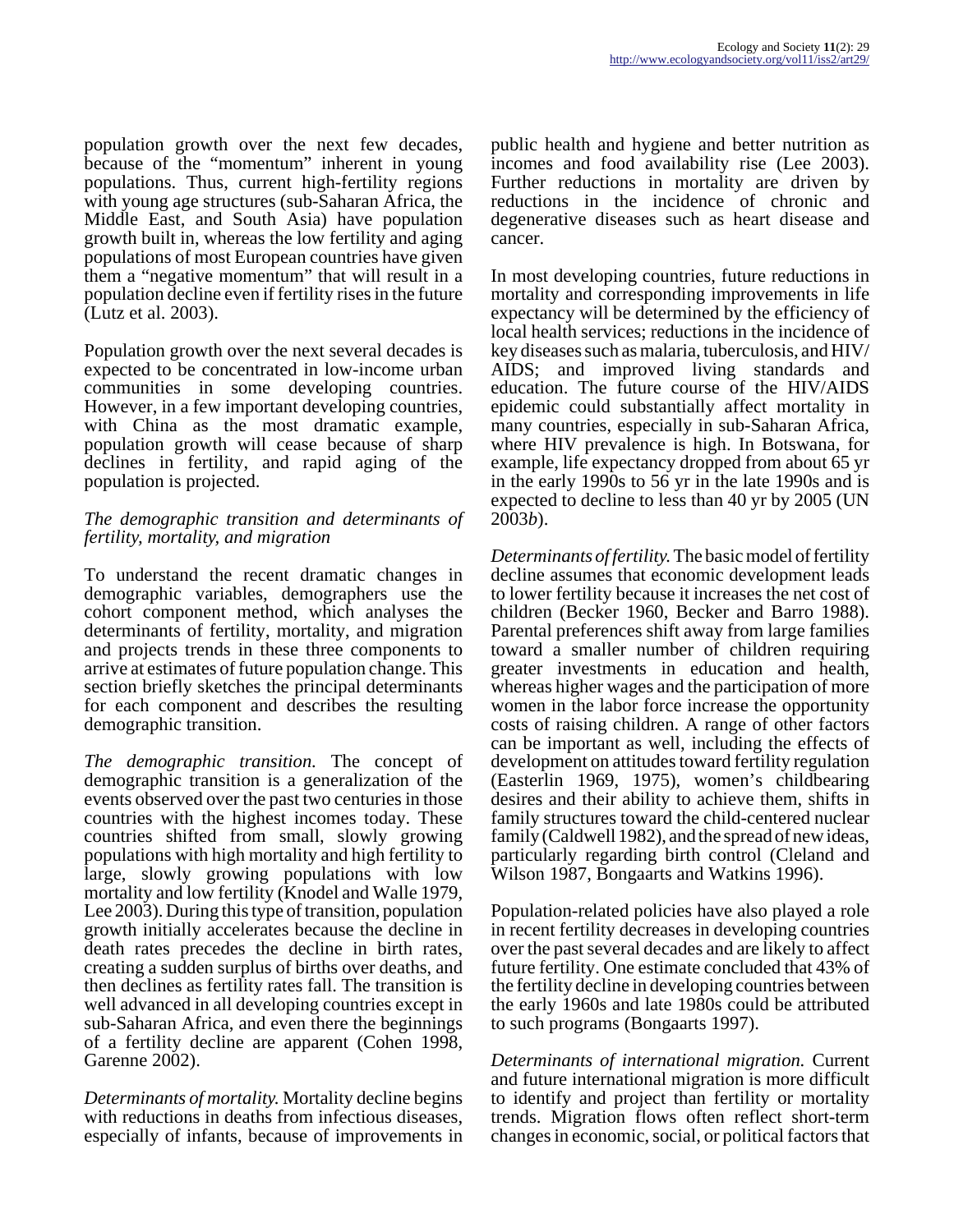are difficult to predict. Because no single compelling theory of migration exists, projections are generally based on past trends and current policies, which may not be relevant in the future. Even past migration flows provide minimal guidance because there is often little information about them.

## *Projecting future demographic trends.*

In those countries with high fertility, defined here as fertility above the replacement level of slightly more than two births per woman, demographic transition theory provides the primary basis for forecasting fertility trends. However, it provides little guidance about future demographic trends for countries that have already achieved low fertility. Total fertility has been below replacement level in 20 European countries for at least two decades and has fallen below replacement level in the 59 developing countries that account for 45% of the world's population (UN 2003*a*). In some countries, fertility has remained low, whereas in others such as the USA and Sweden, fertility rose nearly to replacement level again and, in Sweden, then returned again to low levels.

#### **Economic drivers: consumption, production, and globalization**

Economic activity is a consequence of humans striving to improve their well-being. The outputs of this activity are determined by natural resource endowments, including ecosystem services (natural capital), the number and skills of humans (labor and human capital), the stock of built resources (manufactured capital), and the nature of human institutions, both formal and informal (social capital). In addition to the intended outputs, economic activity can also have side effects, called externalities, with usually negative consequences for ecosystems.

#### *Economic growth, changing consumption patterns, and structural transformation*

Human well-being is clearly affected by economic growth and its distribution. Income received by individuals and families determines their level and nature of consumption. As per capita income grows, the nature of consumption changes, shifting from basic needs to goods and services that improve the quality of life. This transformation of consumption

patterns is a consequence of two related facets of human behavior: the limit to the quantity of food one human can consume and the desire for diversity. The first result of this is Engel's law, which is named after the German statistician who first observed the statistical regularity with which, as income grows, the share of additional income spent on food declines. The second is a shift in the primary source of calories from starchy staples, e.g., rice, wheat, root crops, to diverse diets that include more fat, meat, and fish as well as fruits and vegetables as the ability to afford these food groups rises; this phenomenon is known as Bennett's law, after findings in Bennett (1941) and related comparative studies of the consumption of staple foods.

An important consequence of Engel's and Bennett's laws is that, as incomes increase, the demand for nonagricultural goods and services increases faster than demand for agricultural products; this leads to a dramatic change in the structure of economic activity and a true structural transformation. Producers respond by devoting relatively more resources to industry and service activities than to agriculture. The shift to a more diverse and more expensive diet, in particular to more animal- and fish-based protein intake, slows this process, but eventually the demand for more diverse diets is satisfied, and further income growth is spent almost entirely on nonagricultural goods and services.

A consequence of this transformation is that, with income growth, industry's share of output rises initially but then falls, whereas the share of services in economic output rises continuously. In 2000, agriculture accounted for 5% of the world gross domestic product (GDP), industry for 31%, and service industries for 64% (Rosen 2002). Figure 2 documents the shift in economic structure from agricultural production to industry and, to a greater extent, services for the world's largest economies during the past two centuries. In developing regions, the decline in agriculture's share has been especially rapid in recent years, and the growth in services' share has been much faster than was the case historically in the now-rich countries.

The shift away from agriculture to nonagricultural goods and then services is sometimes viewed as a process that ultimately reduces pressures on ecosystems, because services are assumed to be the least demanding of ecosystem products. However, several caveats are in order. First, it is important to distinguish between absolute and relative changes.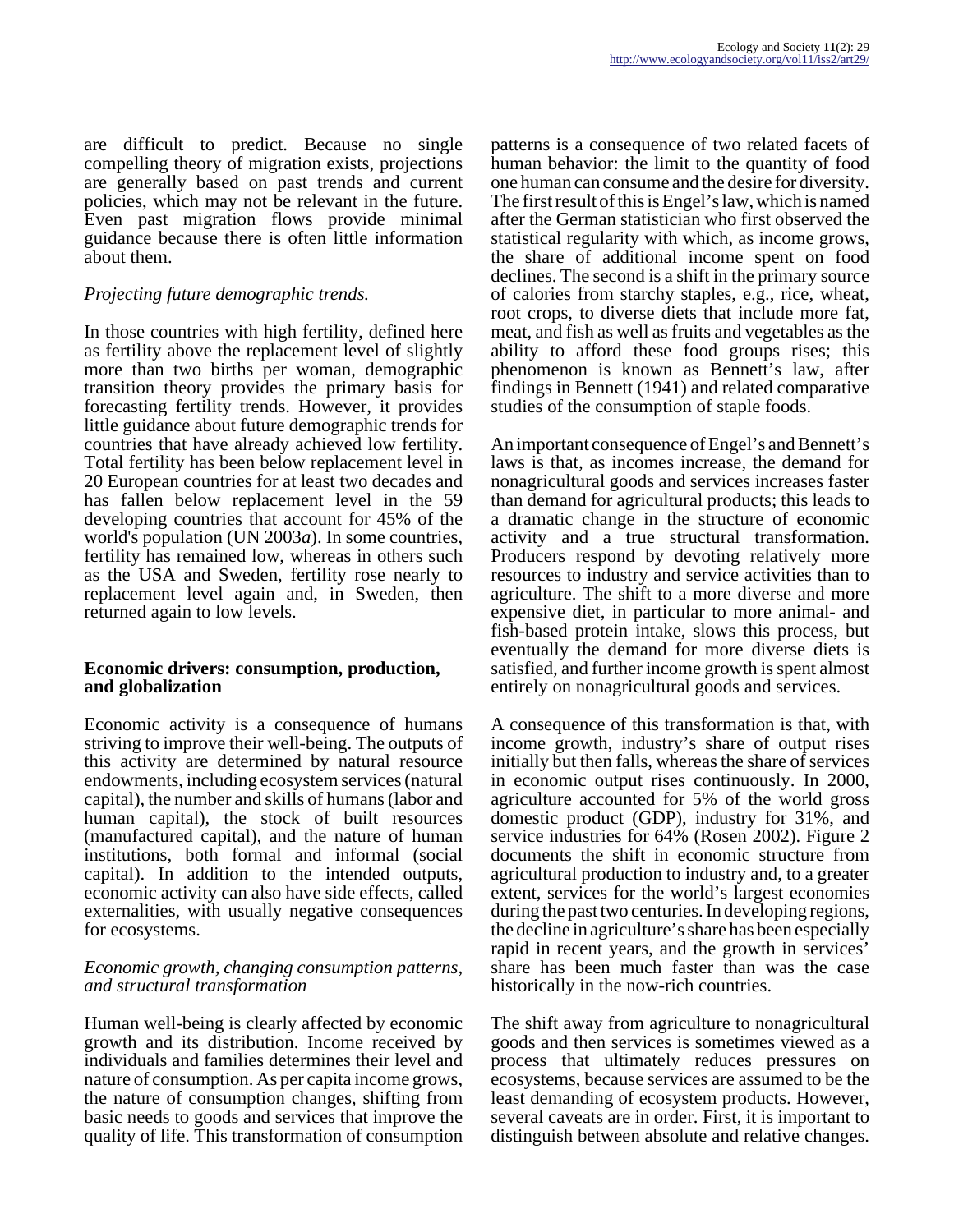**Fig. 2**. Changes in economic structure for selected countries. The source of the figure is Nakicenovic et al. (2000); the source of the data is Maddison (1995). From "Ecosystems and Human Well-being: Scenarios, Volume 2" by Steve R. Carpenter, et al., eds. Copyright (c) 2005 Millennium Ecosystem Assessment. Reproduced by permission of Island Press, Washington, D.C.



With economic growth, the industrial and service sectors grow more rapidly, so, although the relative contribution of agriculture declines, the highincome countries almost always produce more agricultural output than they did when they were poor. Second, as labor leaves agriculture for the industrial and services sectors, induced technological change substitutes capital for labor in agriculture, potentially altering the composition of the demand for ecosystem services. Finally, urbanization also influences the structure of consumption, increasing the service content dramatically. For example, rural consumers are more likely to consume food produced at home. Urban consumers are more likely to demand easily prepared, quick meals and to purchase them from restaurants.

A few examples from Asian countries with rapidly rising incomes illustrate these phenomena, although similar changes are now occurring throughout the developing world and have already taken place in the industrial world in the 20th century. In China, the human intake of cereals and the consumption of coarse grains decreased during the past two decades in both urban and rural populations, and there was a dramatic increase in the consumption of animal foods. A similar but less dramatic change is also occurring in India, with a doubling of calories derived from fat over a 20-yr period. Although Indian consumption of rice and wheat has been increasing, the percentage of all cereals in household expenditures has been declining. Meat consumption in India has been growing, although not as fast as in China (FAO 2004). The major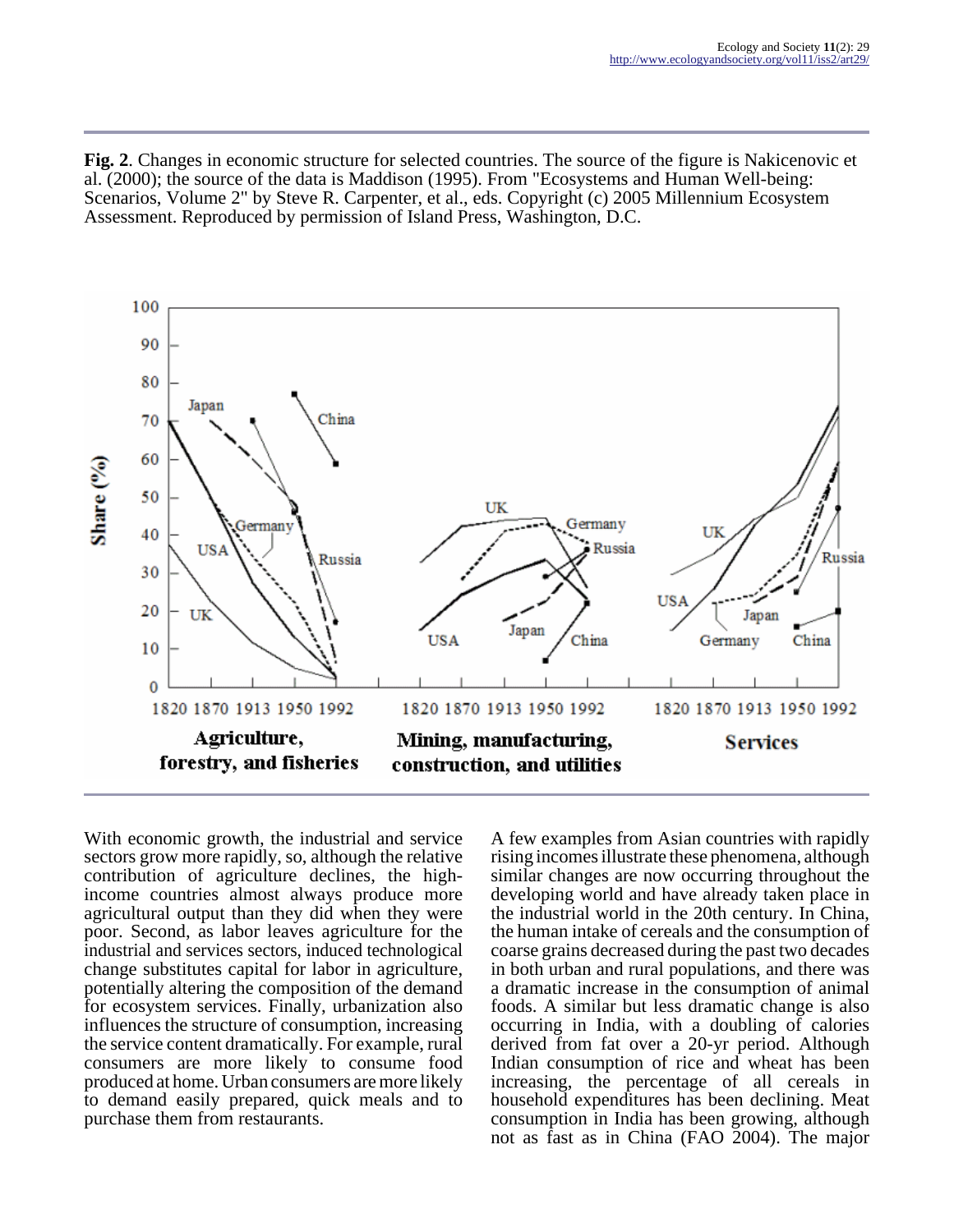increases in food consumption in India are in milk, eggs, fruit, vegetables, and vegetable oils (USDA 2001).

The use of supermarkets is one mechanism by which the output of services in an economy grows, even in agriculture-related activities. By 2002, the share of supermarkets in the retail market for processed and packaged food was 33% in Southeast Asia and 63% in East Asia. The share of supermarkets in fresh foods was roughly 15–20% in Southeast Asia and 30% in East Asia outside China. The 2001 supermarket share of Chinese urban food markets was 48%, up from 30% in 1999. Supermarkets are also becoming an emerging force in South Asia, particularly in urban India since the mid-1990s (Pingali 2004).

#### *Economic growth, distribution, and globalization*

Beyond the basic observations that underlie the structural transformation discussed above, the effects of economic activity on ecosystems depend on a number of factors, including the location of that activity, resource endowments and ecosystem condition, available technologies, policies, and market reach. We begin this section with a summary of economic growth statistics and then discuss key determinants.

Perhaps the most comprehensive current compilation of data on historical economic growth is that of Maddison (2003; see Table 1). His data show that, since 1820, the global GDP has increased by a factor of 40, or at a rate of about 2.2%/yr. Between 1950 and 2000, the world GDP grew by 3.85%, resulting in an average per capita income growth rate of 2.09% for that period (Maddison 2003).

In the late 20th century, income was distributed unevenly both within countries and around the world (see Fig. 3). Although the level of per capita income was highest in North America, Western Europe, Australasia, and Northeast Asia (see Fig. 4), growth rates were highest in South Asia, China, and parts of South America (see Figs. 5 and 6). If these trends continue, global income disparities will be reduced, although within-country disparities might increase. Africa is a conspicuous exception to the trend of growing incomes.

Economic growth is facilitated by trade, which allows countries to exploit the differences in relative abundance of natural and human capital and

differences in tastes across borders. Growth in international trade flows has exceeded growth in global production for many years, and the differential may be growing (Fig. 7). In 2001, international trade in goods was equal to 40% of the gross world product (World Bank 2003). The growth of trade in manufactured goods has been much more rapid than that of trade in agricultural or mining products (Fig. 8).

*Determinants of economic growth and development.* Economic growth and development depend on the increasing availability and mobility of resources, the efficiency with which they are used, and the institutional and policy environment. For per capita output to increase, total output must grow more rapidly than the population.

Research based on historical evidence allows a number of generalizations as to patterns of advances in productivity and economic growth, including the importance of economic openness to trade and capital flows, the contribution of technological change either through innovation or adoption, and the importance of developing human capital.

There is strong empirical evidence of a positive relationship between trade openness and productivity, industrialization, and economic growth (Barro 1997). For example, between 1990 and 1998, the 12 fastest-growing developing countries saw their exports of goods and services increase 14% and their output 8% (World Bank 2002). However, not all trade flows are equal in their effects on growth. Dollar and Collier (2001) found that the countries experiencing the most rapid trade-driven economic growth were trading a large share of hightechnology products. Dosi et al. (1990) highlight the critical roles of policies and institutions in realizing economic gains from trade.

International capital flows are critical to economic growth because they relieve resource constraints and often facilitate technology transfers that enhance the productivity of existing resources. The late 20th-century trend toward more open economies led to greater uniformity in macroeconomic monetary, fiscal, and exchange rate policies across the world and made it easier to move capital across national borders. However, not all developing countries participated equally. For instance, the vast majority of private-sector capital flows is concentrated in the 10 largest developing countries (World Bank 2002).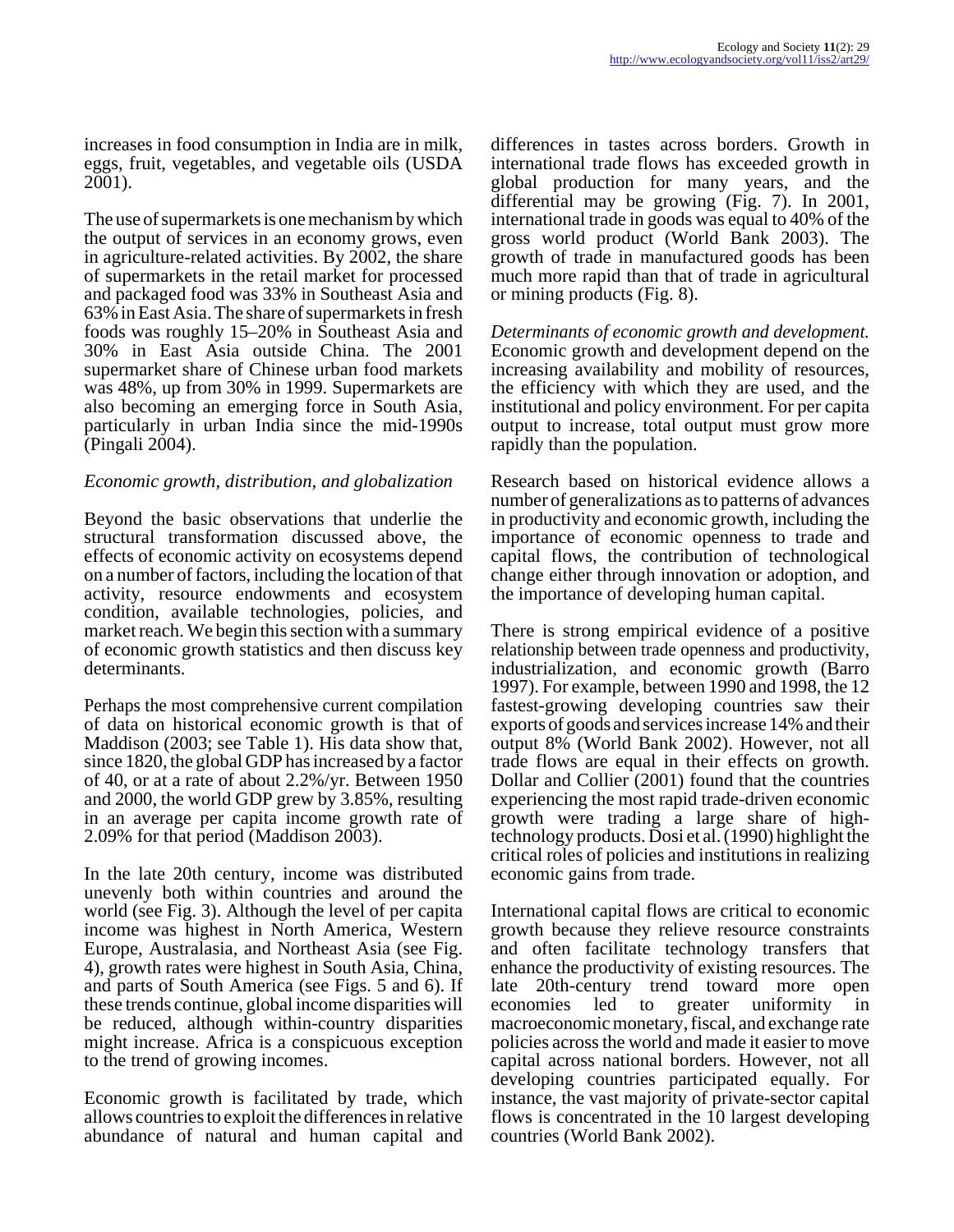| 0.9<br>1.3<br>1.8<br>1.6 | 3.5<br>2.2                      | 1.7    | 1.7 |
|--------------------------|---------------------------------|--------|-----|
|                          |                                 |        |     |
|                          |                                 | 1.3    | 1.9 |
| 1.2                      | 2.9                             | $-2.4$ | 0.6 |
| 1.5                      | 2.5                             | $-0.6$ | 1.4 |
| 0.1                      | 3.5                             | 3.6    | 3.2 |
| 1.0                      | 1.8                             | $-0.8$ | 0.1 |
| 0.9                      | 2.5                             | 1.1    | 1.5 |
|                          | 1.0<br>1.5<br>0.6<br>0.5<br>1.3 |        |     |

**Table 1**. Per capita gross domestic product growth rates for selected regions and time periods (percent per year).

Productivity growth, which is essential to improvements in per capita income, requires the development and adoption of new technologies. Expenditures on research and development have high returns, although late-developing countries can, for a time, rely on adapting technologies developed elsewhere to improve productivity. Growth rates tend to be lower for economies at the technology and productivity frontier. For instance, 19th-century productivity and per capita GDP growth rates in the rapidly industrializing USA far exceeded those of England, which by then had reached this frontier. Likewise, in the post-World War II period, growth rates in Japan and most of Western Europe exceeded rates in the USA, which had also reached the frontier (Maddison 1991, 1995). The developing economies of Asia achieved high per capita GDP growth rates beginning in the 1960s (Maddison 1995).

Economic growth requires an expansion of the physical and institutional infrastructure, whose development can have large impacts on ecosystems. In a review of 152 studies of tropical deforestation, Geist and Lambin (2002) found that 72 studies cited infrastructure extension, including transportation, markets, settlements, public services, and privatesector activities, as an important direct driver. In a similar paper evaluating 132 studies on desertification, infrastructure extension was cited 73 times (Geist and Lambin 2004).

*Economic productivity and energy and materials use.* Economy activity requires energy and physical inputs, some of which are ecosystem services, to produce goods and services. By-products such as  $CO<sub>2</sub>$  and other greenhouse gases, nutrients losses, and the waste stream can cause substantial ecosystem damage. The rate of conversion of inputs to economically valuable outputs is an important determinant of the impact on ecosystems. With more efficient conversion, fewer inputs are needed, and the potential for by-product effects on ecosystems per unit of economic output is reduced.

Materials and energy inputs per unit of economic activity are defined as "materials" and "energy intensity," respectively. Figure 9 shows material intensity vs. per capita income data for 13 world regions for several metals (van Vuuren et al. 1999). Figure 10 shows a similar curve for total energy intensity for China, India, Japan, and the USA, again as a function of per capita income (Nakicenovic et al. 1998).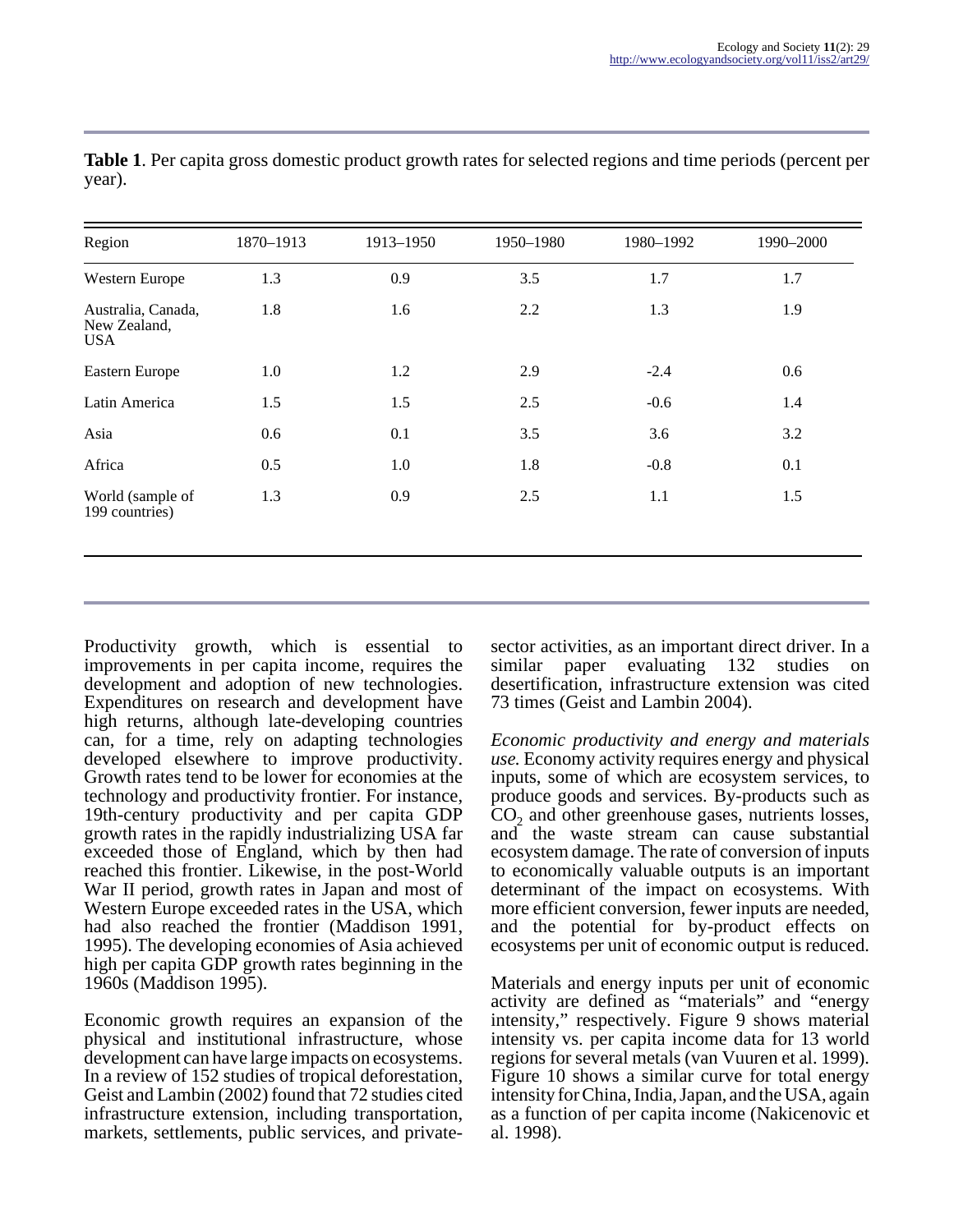**Fig. 3**. Income level and distribution, 1970 and 2000 (Barro and Sala-i-Martin 2004). The data used are adjusted to 1985 prices and to purchasing power parity and draw on Penn World Tables (see [http://datac](http://datacentre2.chass.utoronto.ca/pwt/) [entre2.chass.utoronto.ca/pwt/\)](http://datacentre2.chass.utoronto.ca/pwt/). From "Ecosystems and Human Well-being: Scenarios, Volume 2" by Steve R. Carpenter, et al., eds. Copyright (c) 2005 Millennium Ecosystem Assessment. Reproduced by permission of Island Press, Washington, D.C.

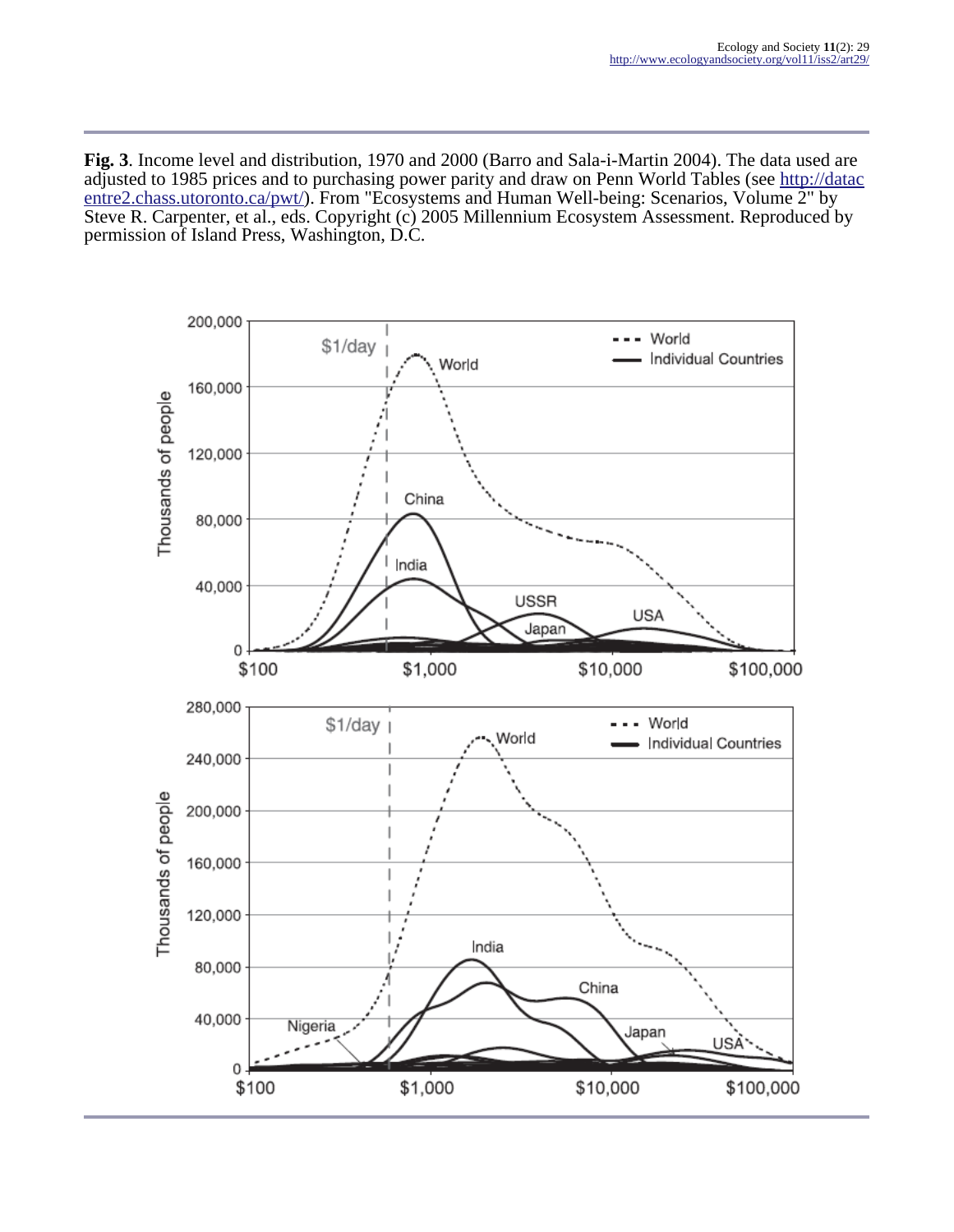**Fig. 4**. Gross national income per person averaged for the period 1999–2003. National income is converted to U.S. dollars using the World Bank Atlas method. U.S. dollar values are obtained from domestic currencies using a 3-yr weighted average of the exchange rate (World Bank 2003). From "Ecosystems and Human Well-being: Scenarios, Volume 2" by Steve R. Carpenter, et al., eds. Copyright (c) 2005 Millennium Ecosystem Assessment. Reproduced by permission of Island Press, Washington, D.C.



Some evidence suggests that materials and energy intensity follow an inverted U-curve (the IU hypothesis) as income grows; that is, the requirements per unit of economic activity rise for some earlier increases in economic activity and then decline. For some materials, the IU hypothesis (Moll 1989, Tilton 1990) holds quite well. The underlying explanatory factors are a mixture of structural change in the economy along with technology and resource substitution and innovation processes.

The commercial energy intensity of the GDP generally follows the IU hypothesis as well. The initial rising part of commercial energy intensity stems from replacing traditional energy sources and technologies with modern commercial energy sources. Traditional energy sources such as fuelwood, manure, and crop residues have low energy intensity relative to modern energy sources

such as oil products and electricity. Furthermore, traditional methods of biomass combustion are not only inefficient but lead to a wide range of health hazards, such as indoor air pollution (Smith and Mehta 2003). The shift to commercial energy sources is accompanied by the adoption of improved technologies that reduce intensity. Consequently, as seen in Fig. 11, the resulting aggregate total of commercial plus noncommercial energy intensity shows a persistent declining trend (Watson et al. 1996, Nakicenovic et al. 1998).

Two important points emerge from Figs. 9–11. First, energy and materials intensity, i.e., energy use per unit of economic output, tend to decline with rising levels of GDP per capita. In other words, energy and material productivity, the inverse of energy intensity, improve in line with overall macroeconomic productivity.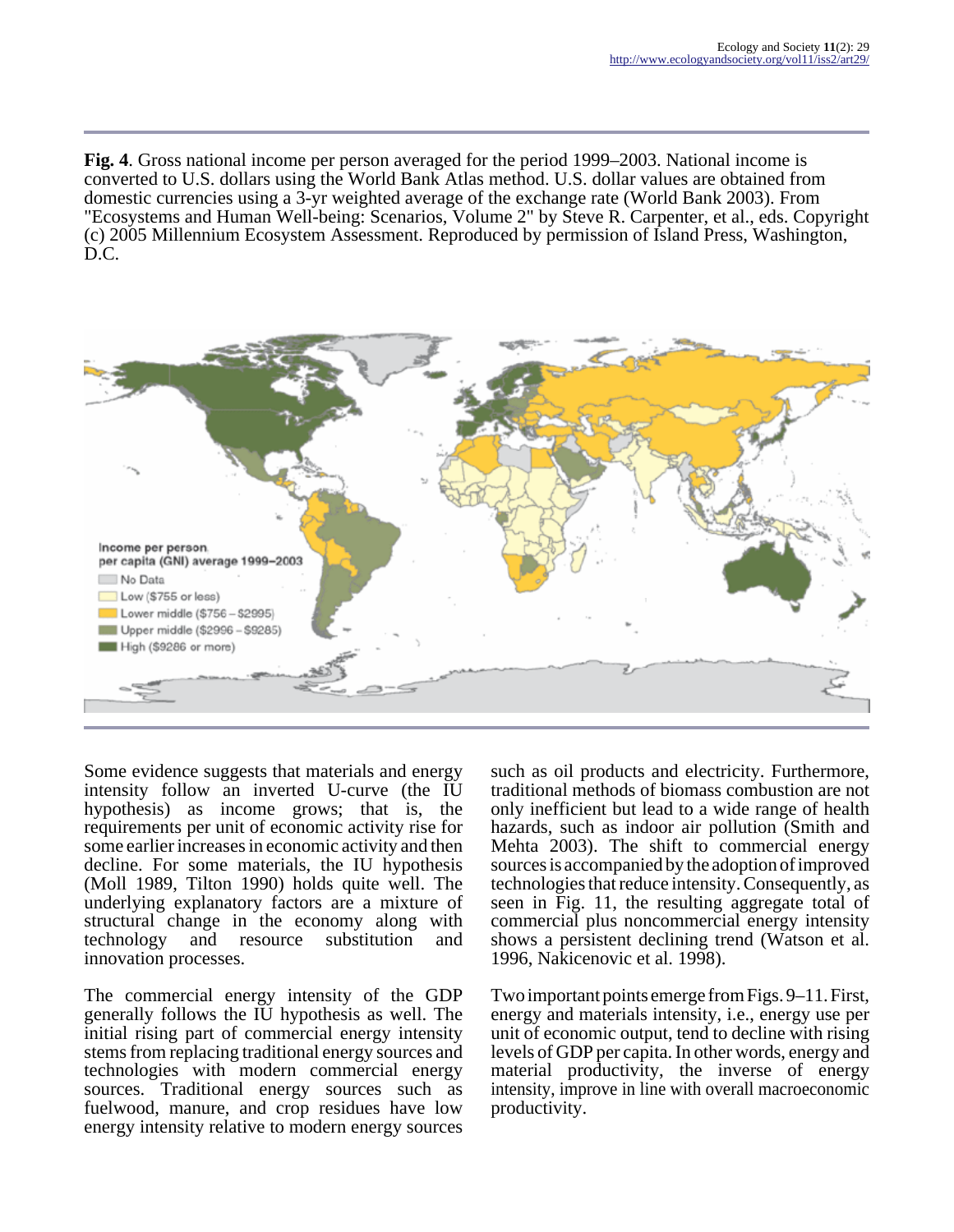**Fig. 5**. Average annual growth rate of gross domestic product per capita, 1990–2003. From "Ecosystems and Human Well-being: Scenarios, Volume 2" by Steve R. Carpenter, et al., eds. Copyright (c) 2005 Millennium Ecosystem Assessment. Reproduced by permission of Island Press, Washington, D.C



Second, growth in productivity and intensity has historically been outpaced by the growth in economic output. Hence, materials and energy use has risen in absolute terms over time (see, for example, Grübler 1998). An important issue for ecosystems is whether technological advancement can outpace economic growth and lead to reductions in materials and energy use.

Table 2 reports selected macroeconomic, labor, energy, and material productivity increases that have been achieved in a range of economies and sectors at different times. (See also *Scientific and technological drivers.*) Of these examples, productivity increases are the highest for communications. Many observers consider that communication technologies will be as important a driver of economic growth in the future as

traditional resource- and energy-intensive industries have been in the past. Low historical rates of energy intensity improvement reflect the low priority placed on energy efficiency by most producers and users of technology because energy costs have only about a 5% share of the GDP. In contrast, labor has a much larger share of the GDP, and improvements in labor productivity were above 2%/yr over the period 1870–1992.

Government policies can distort market outcomes by increasing or reducing prices and changing production and consumption levels. However, the consequences for ecosystems are neither straightforward nor uniform. By some estimates, distortions in agricultural markets are the largest. Total support to agriculture in OECD countries from marketaltering government policies averaged more than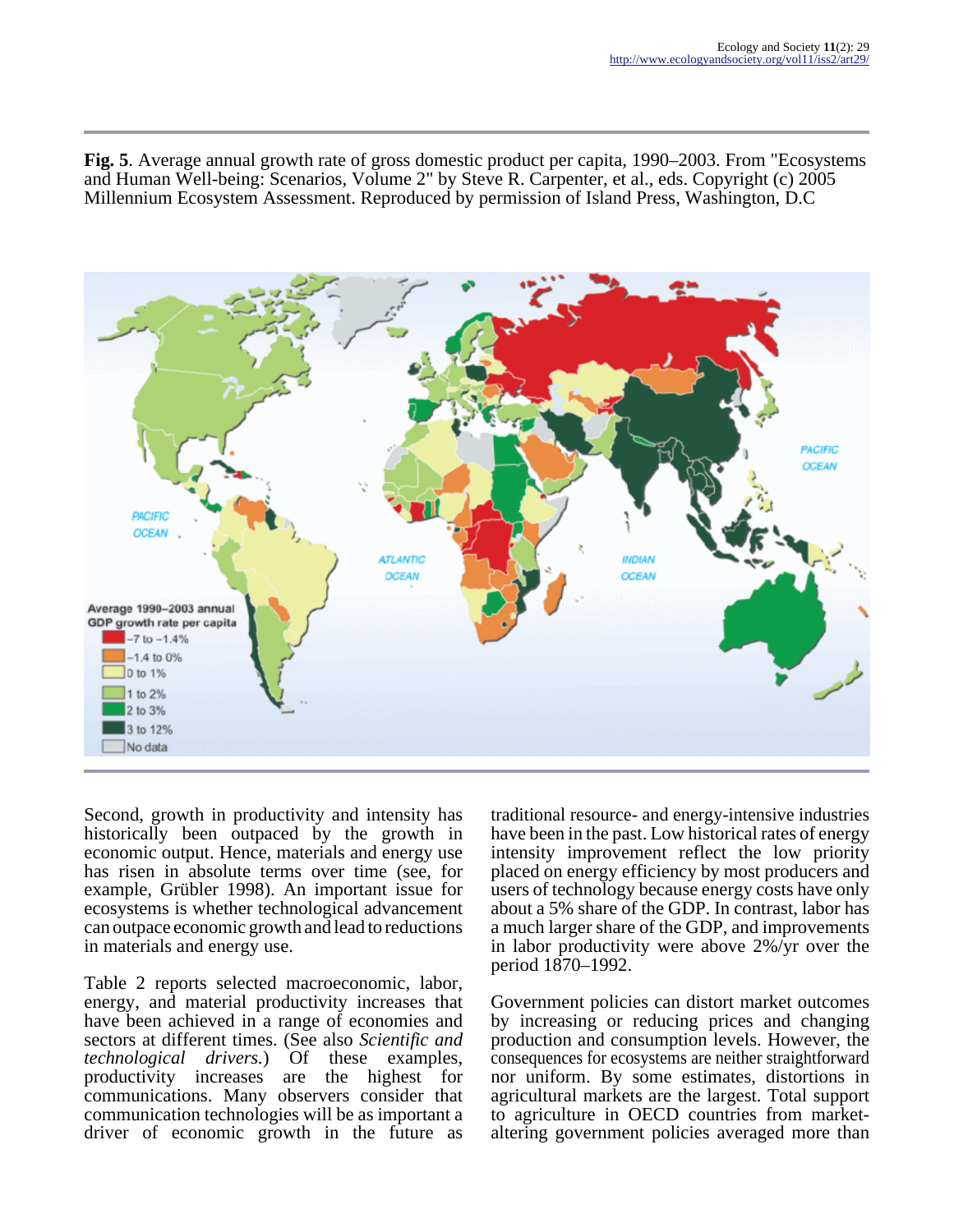**Fig. 6**. Average annual growth rate of gross domestic product, 1990–2003. From "Ecosystems and Human Well-being: Scenarios, Volume 2" by Steve R. Carpenter, et al., eds. Copyright (c) 2005 Millennium Ecosystem Assessment. Reproduced by permission of Island Press, Washington, D.C.



 $$324 \times 10^9$  annually in 2001–2003. About three quarters of this amount was used to support farm income directly, whereas the remainder went into general infrastructure improvements, research, marketing, and so on (OECD 2004). Much of the cost was for subsidies in the form of higher prices to farmers, thus providing a direct incentive to increase agricultural production. In low-income countries, on the other hand, governments sometimes tax agriculture directly or indirectly and do not provide much support for research, marketing, and transportation infrastructure (Anderson and Hayami 1986).

Annual global energy subsidies currently total \$200  $x 10<sup>9</sup>$  (de Moor 2002). OECD countries spend some  $$82 x 10<sup>9</sup>$  each year subsidizing energy production, mostly through tax breaks, cheap provision of public infrastructure and services, subsidized capital, and

price support (OECD 1997). Globally, more than 80% of these subsidies are for the use of fossil fuels, among the most polluting energy sources.

## **Sociopolitical drivers**

Sociopolitical drivers encompass the forces that influence decision making in the large conceptual space between economics and culture. The boundaries among economic, sociopolitical, and cultural categories of drivers are fluid, and they change with time, level of analysis, and observer (Young 2002).

Most observers would agree that sociopolitical driving forces have been important in past environmental change (see, for example, de Vries and Goudsblom 2002). However, with some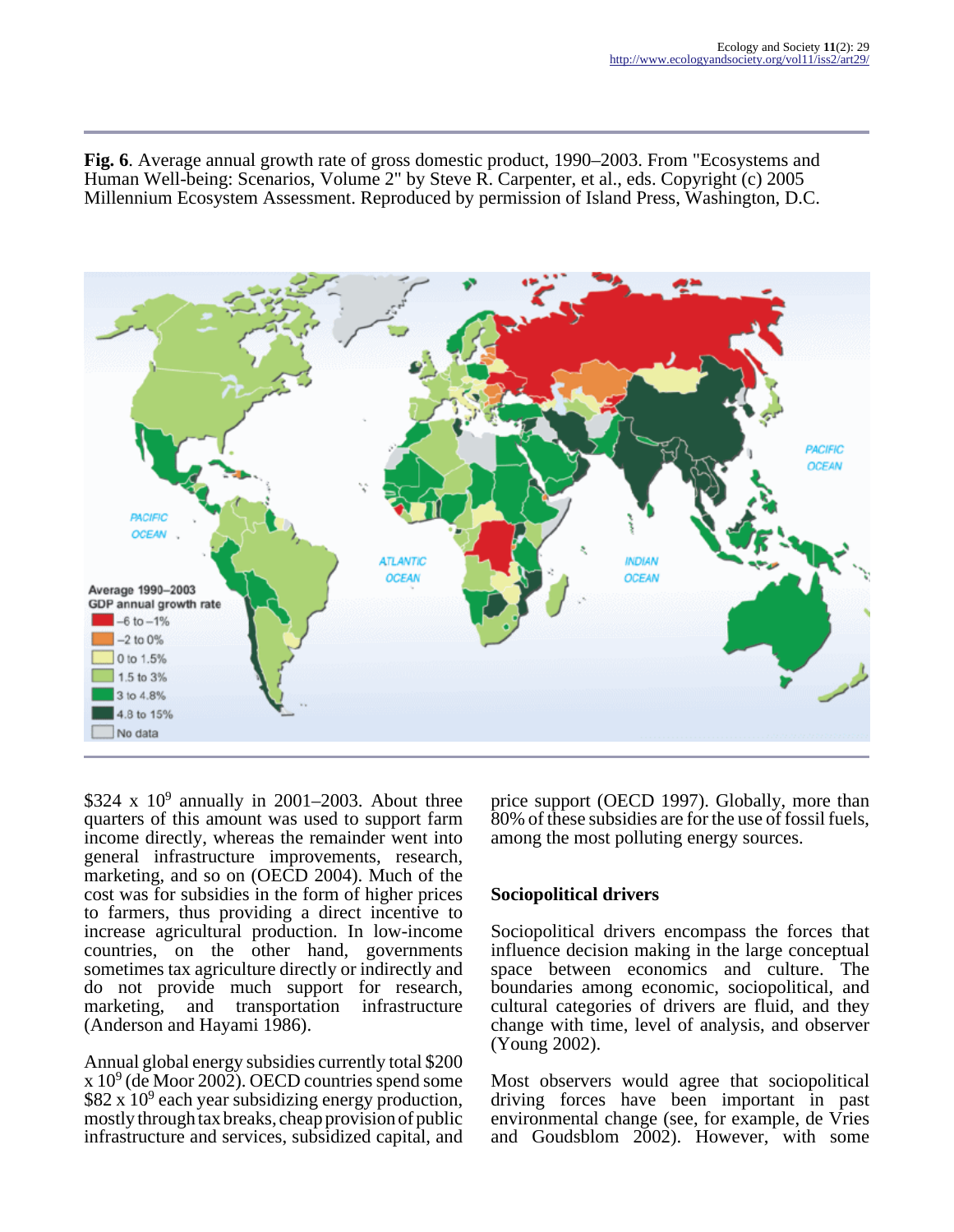**Fig. 7**. Growth of world trade and gross domestic product (GDP), 1930–1995. GATT stands for General Agreement on Tariffs and Trade, and WTO for World Trade Organization. Source: World Trade Organization (2003:13). From "Ecosystems and Human Well-being: Scenarios, Volume 2" by Steve R. Carpenter, et al., eds. Copyright (c) 2005 Millennium Ecosystem Assessment. Reproduced by permission of Island Press, Washington, D.C.



exceptions, such as public participation and governance of the commons, empirical research is limited, as is the basis for strong conclusions about how these drivers work. Sociopolitical drivers may be some of the most fundamental elements of how humans influence the environment. One important element of sociopolitical drivers, i.e., human conflicts, acts both as a direct and an indirect driver of change in ecosystem services and human wellbeing when nature becomes the recipient of "collateral damage." War-driven environmental degradation can initiate social degradation and protracted cycles of social and environmental decline by creating poverty, overexploitation of marginal resources, underdevelopment, and, in extreme cases, famine and social destruction (Berhe 2000).

The literature on public participation in environmental assessment and decision making indicates that such involvement at the local and regional levels generally leads to more sustainable approaches to managing resources (Beierle and Cayford 2002, Dietz et al. 2003).

Some strong generalizations have emerged from the literature on the governance of commons (Ostrom et al. 2002) that contrast with Hardin's original stark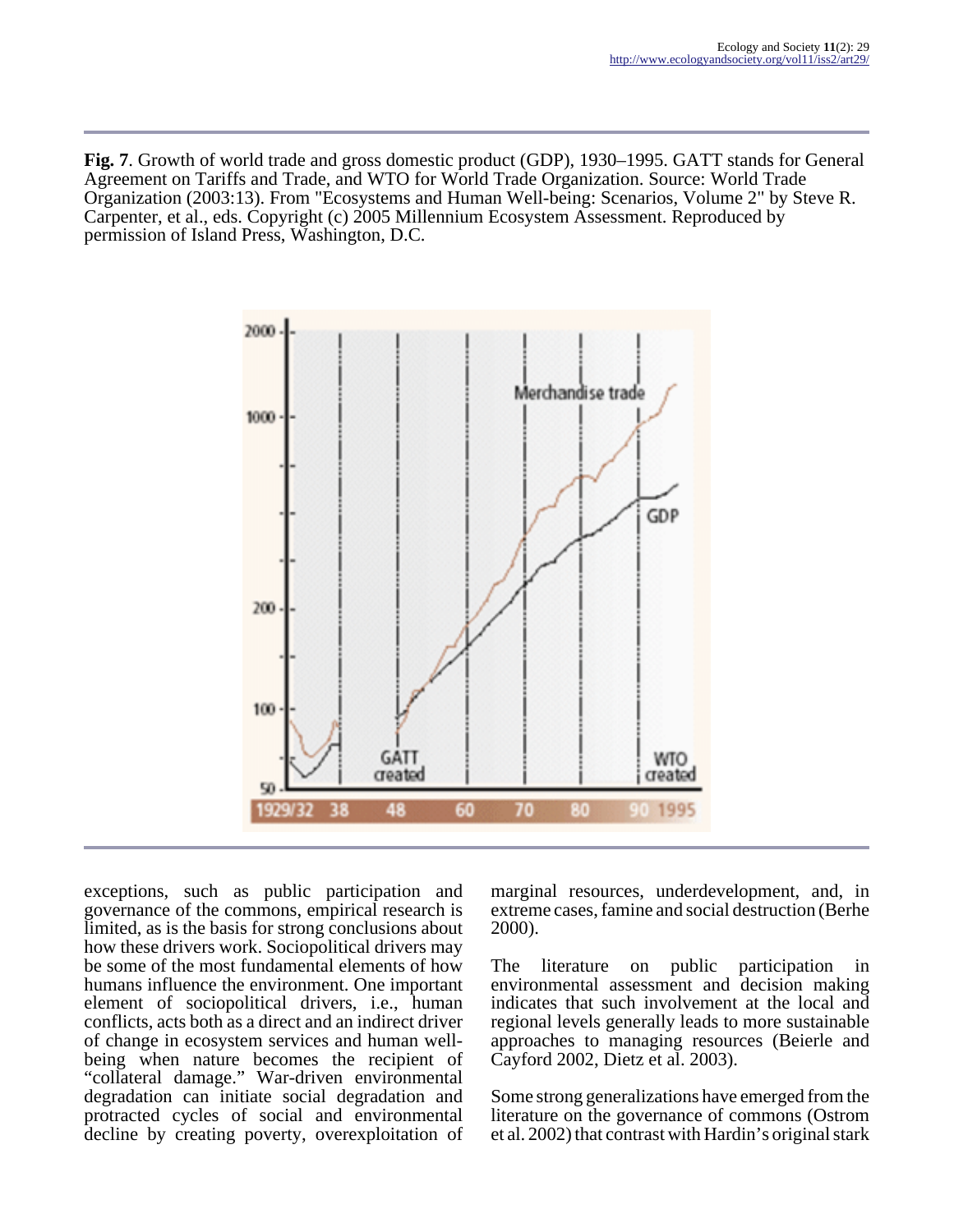**Fig. 8**. World merchandise trade by major trade groups 1950–2001 (WTO 2002). From "Ecosystems and Human Well-being: Scenarios, Volume 2" by Steve R. Carpenter, et al., eds. Copyright (c) 2005 Millennium Ecosystem Assessment. Reproduced by permission of Island Press, Washington, D.C.



conclusions about the "tragedy of the commons" (Hardin 1968). We are more likely to govern commons sustainably when:

- resources and the use of the resources by humans can be monitored, and the information can be verified and understood at relatively low cost;
- rates of change in resources, resource-user populations, technology, and economic and social conditions are moderate;
- communities maintain frequent face-to-face communication and dense social networks;
- outsiders can be excluded at relatively low cost from using the resource; and
- users support effective monitoring and rule enforcement (Dietz et al. 2003:1908).

# **Cultural and religious drivers**

The word "culture" has many definitions in both the social sciences and ordinary language. To understand culture as a driver of ecosystem change, it may be most useful to focus on the values, beliefs, and norms that a group of people share and that have the most influence on decision making about the environment. In this sense, culture conditions the individual's perceptions of the world, influences what he or she considers important, and suggests courses of action that are appropriate and inappropriate. Although culture is most often thought of as a characteristic of national or ethnic groups, this definition also acknowledges the emergence of cultures within professions and organizations, along with the possibility that an individual may be able to draw on or reconcile more than one culture.

Broad comparisons of whole cultures have not proved useful because they ignore vast internal variations in values, beliefs, and norms. However, a growing number of studies have been conducted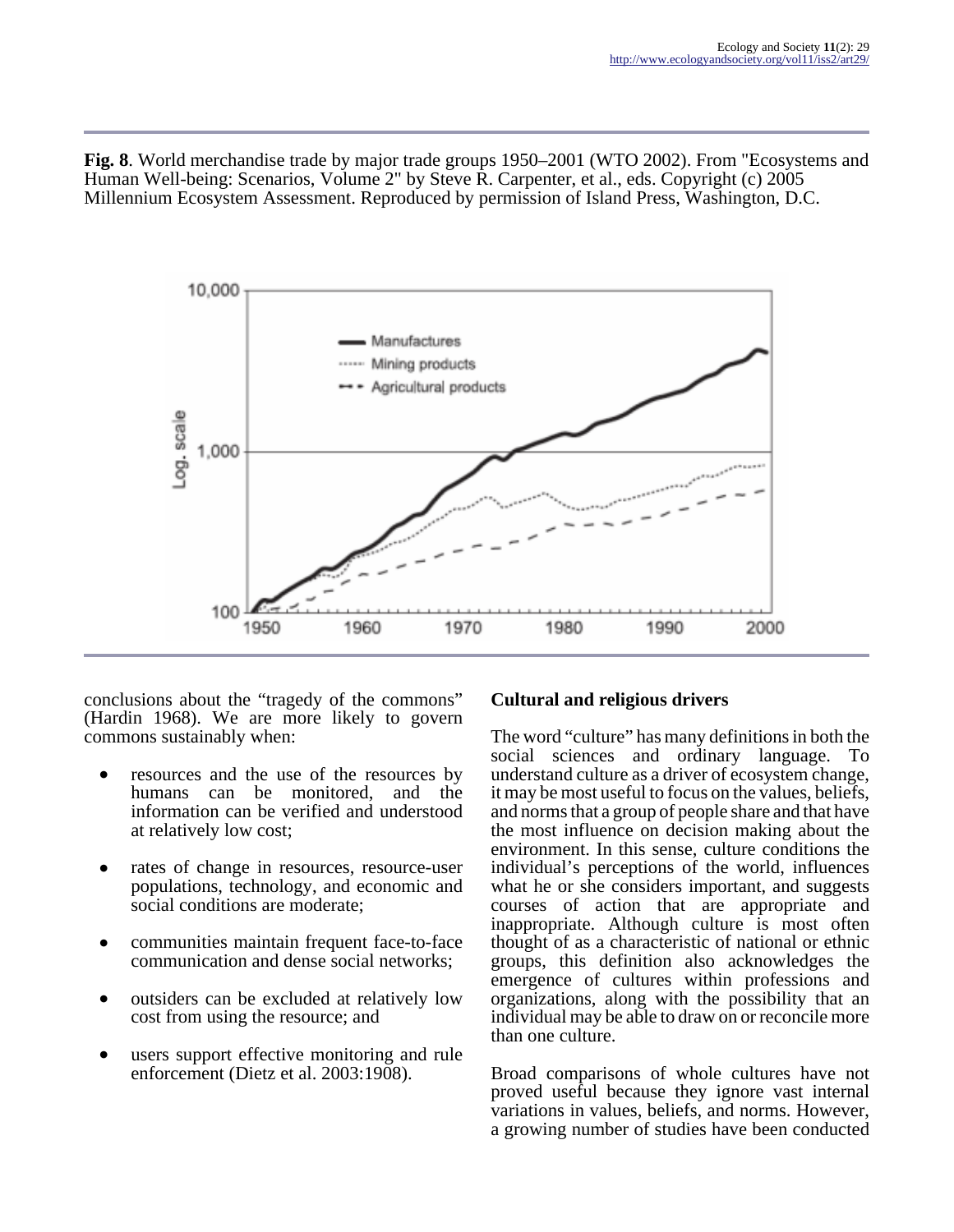**Fig. 9**. Metals intensity with changes in gross domestic product (GDP) per capita expressed as purchasing power parity (PPP) for 13 world regions. Source: Nakicenovic et al. (2003). Metals include refined steel and MedAlloy, which represents the sum of copper, lead, zinc, tin, and nickel. The dashed curves are isolines that represent a constant per capita consumption of metals. The thick line indicates the inverse U-shaped curve that best describes the trends in the different regions as part of a global metal model (Van Vuuren et al. 1999). From "Ecosystems and Human Well-being: Scenarios, Volume 2" by Steve R. Carpenter, et al., eds. Copyright (c) 2005 Millennium Ecosystem Assessment. Reproduced by permission of Island Press, Washington, D.C.

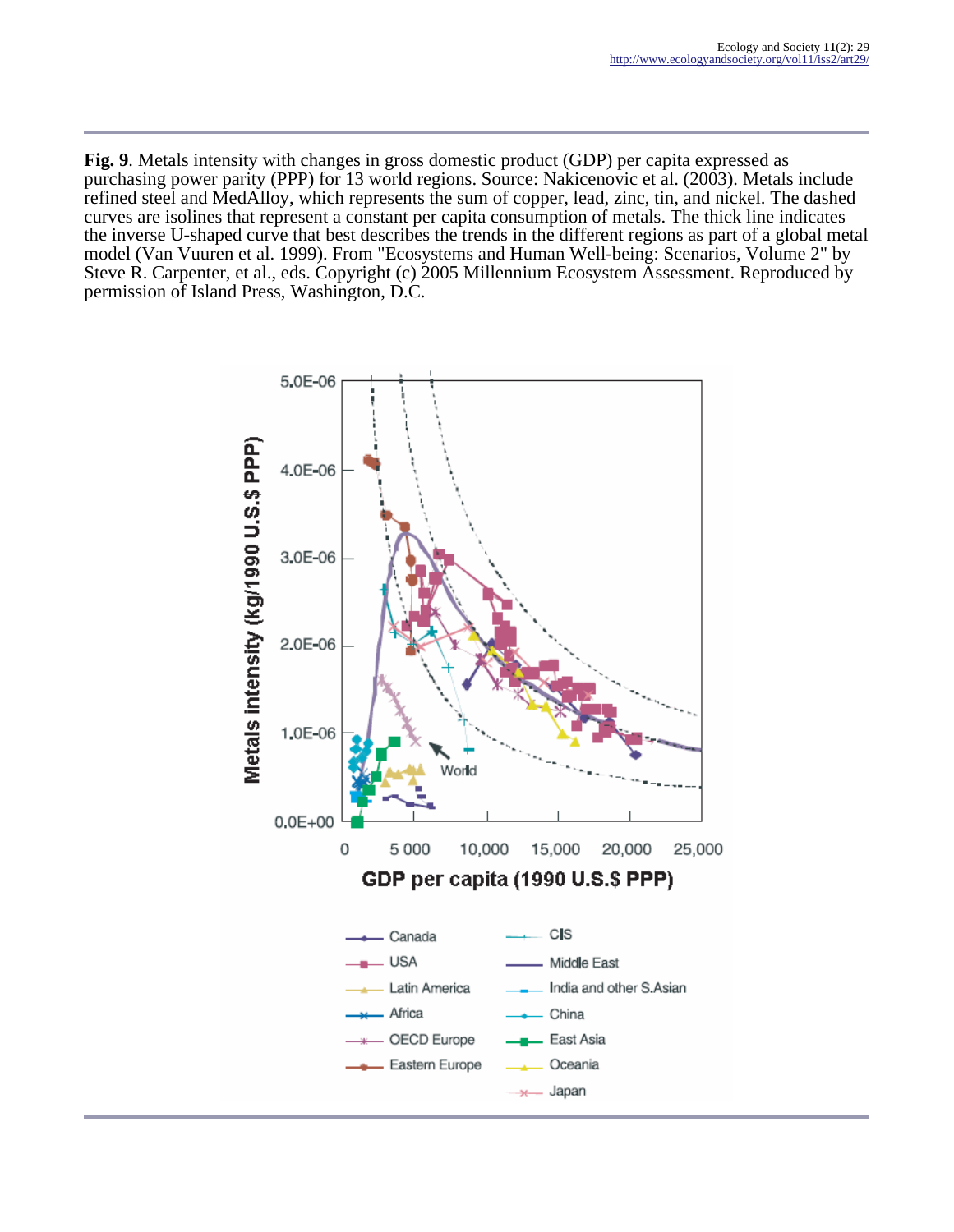**Fig. 10**. Energy intensity changes with changes in per capita (cap) income for China, India, Japan, and the USA. Historical data for the USA since 1800 are presented. Data are converted from domestic currencies using market exchange rates (mer). GDP stands for gross domestic product. Source: Nakicenovic et al. (1998). From "Ecosystems and Human Well-being: Scenarios, Volume 2" by Steve R. Carpenter, et al., eds. Copyright (c) 2005 Millennium Ecosystem Assessment. Reproduced by permission of Island Press, Washington, D.C.



in parallel in multiple societies and allow for systematic examination of the role of culture without overgeneralizing (Dunlap and Mertig 1995, Rosa et al. 2000, Hanada 2003).

It is clear that there is broad concern with the environment across the globe (Dunlap et al. 1993), but it is less clear how that concern translates into either changes in consumer behavior or political

action. In many circumstances, changing values, beliefs, and norms will have no effect on behavior because individuals face structural constraints to pro-environmental behavior. For example, public education about the problems of using tropical hardwoods will have little impact if people have no way of knowing the origins of the lumber they purchase.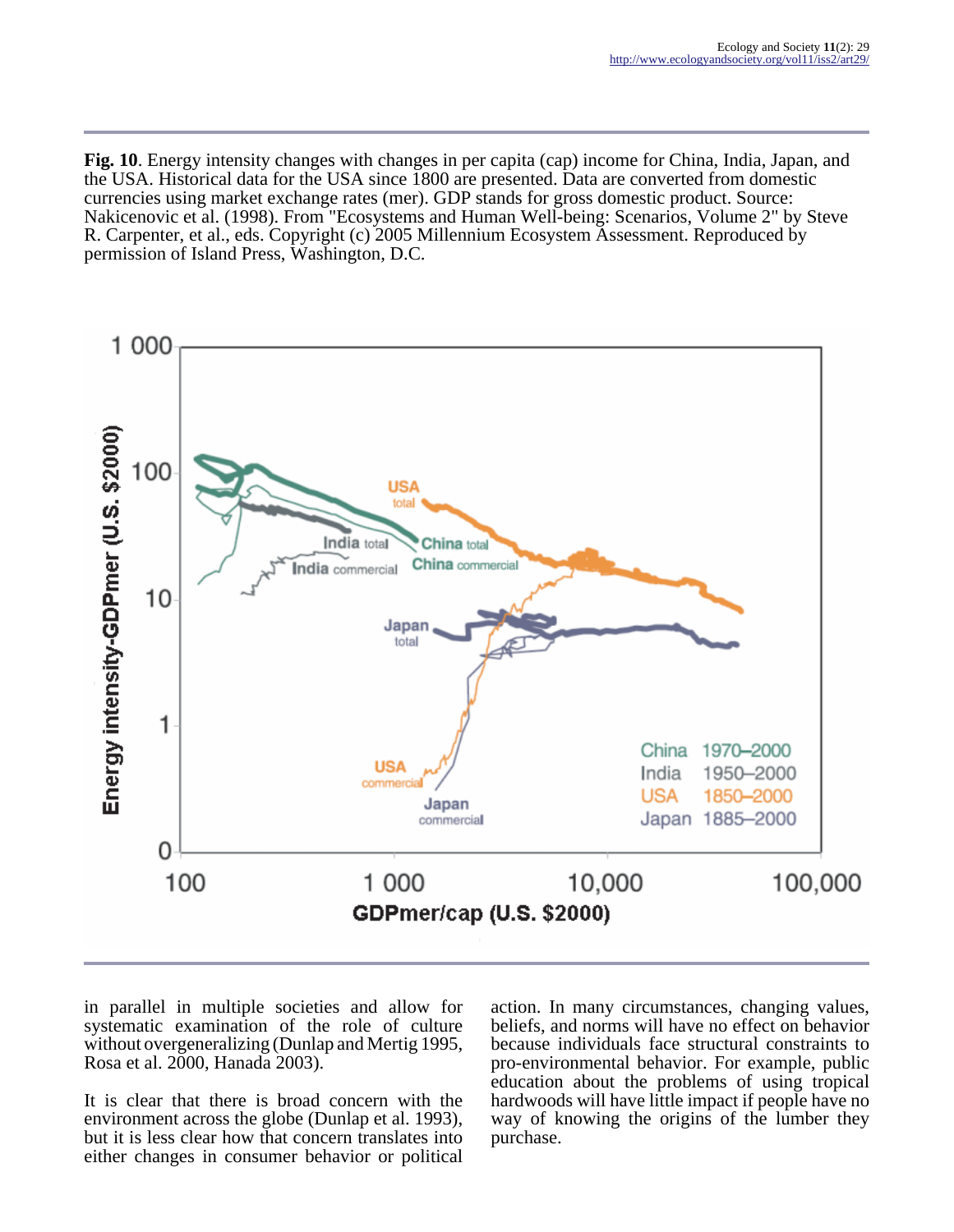**Fig. 11**. Energy intensity changes over time for China, India, Japan, and the USA. Data are converted from domestic currencies using market exchange rates. GDP stands for gross domestic product, mer for market exchange rate. Source: Nakicenovic et al. (1998). From "Ecosystems and Human Well-being: Scenarios, Volume 2" by Steve R. Carpenter, et al., eds. Copyright (c) 2005 Millennium Ecosystem Assessment. Reproduced by permission of Island Press, Washington, D.C.



A tradition stretching from Kluckholm (1952) through Rokeach (1968, 1973) to Schwartz (1992) has provided theoretical and empirical arguments to support the idea that values, i.e., the things that people consider important in their lives, are important in shaping behavior and are relatively stable over the life course. Two strains of research have applied this logic to environmental concerns. Inglehart (1995) has suggested that a set of values

he calls "post-materialist" predicts environmental concern. His argument is that only when people have achieved a reasonable degree of material security can they assign priority to issues such as the environment. However, there is considerable controversy regarding the empirical support for this argument at either the individual or the national level (e.g. Stern et al. 1999, York et al. 2003).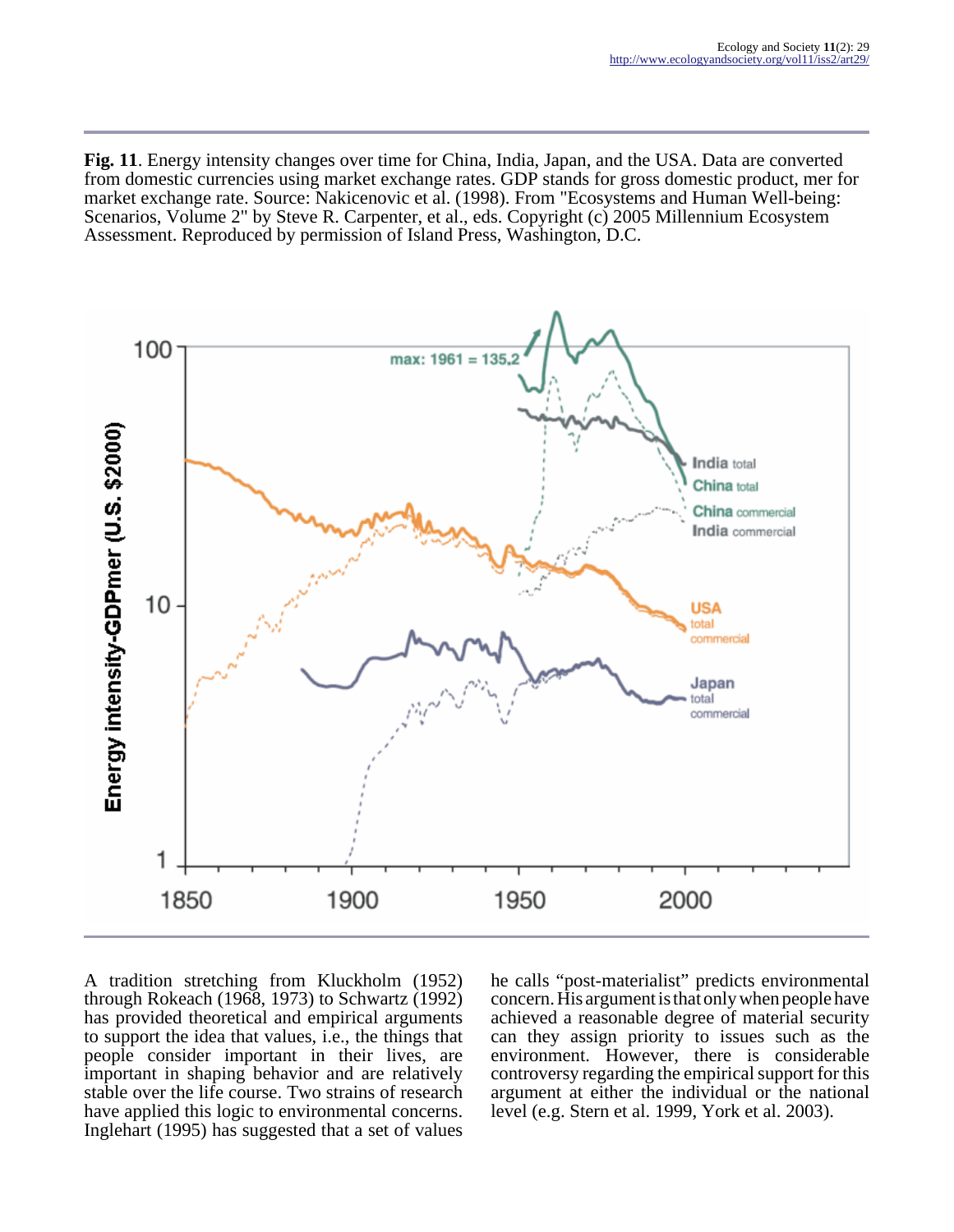| Sector/Technology                               | Region                | Productivity indicator           | Period    | Annual productivity<br>change (%) |
|-------------------------------------------------|-----------------------|----------------------------------|-----------|-----------------------------------|
| Whole economy <sup>†</sup>                      | 12 European countries | GDP/capita                       | 1870-1992 | 1.7                               |
| Whole economy <sup>†</sup>                      | 12 European countries | GDP/hour worked                  | 1870-1992 | 2.2                               |
| Whole economy <sup>†</sup>                      | <b>USA</b>            | GDP/hour worked                  | 1870-1973 | 2.3                               |
| Whole economy <sup>†</sup>                      | <b>USA</b>            | GDP/hour worked                  | 1973-1992 | 1.1                               |
| Whole economy <sup>†</sup>                      | Japan                 | GDP/hour worked                  | 1950-1973 | 7.7                               |
| Whole economy <sup>†</sup>                      | South Korea           | GDP/hour worked                  | 1950-1992 | 4.6                               |
| Whole economy $†$                               | World                 | GDP/primary energy               | 1971-1995 | 1.0                               |
| Whole economy $†$                               | <b>OECD</b>           | GDP/primary energy               | 1971-1995 | 1.3                               |
| Whole economy <sup>#</sup>                      | <b>USA</b>            | GDP/primary energy               | 1800-1995 | 0.9                               |
| Whole economy $†$                               | <b>UK</b>             | GDP/primary energy               | 1890-1995 | 0.9                               |
| Whole economy $†$                               | China                 | GDP/primary energy               | 1977-1995 | 4.9                               |
| Whole economy <sup>§</sup>                      | Japan                 | GDP/material use                 | 1975-1994 | 2.0                               |
| Whole economy <sup>§</sup>                      | <b>USA</b>            | GDP/material use                 | 1975-1994 | 2.5                               |
| Agriculture <sup><math>\vert \, \P</math></sup> | Ireland               | Wheat (t/ha)                     | 1950-1990 | 5.3                               |
| Agriculture                                     | Japan                 | Rice (t/ha)                      | 1950-1996 | 2.2                               |
| Agriculture                                     | India                 | Rice (t/ha)                      | 1950-1996 | 2.0                               |
| Industry <sup>†</sup>                           | OECD (6 countries)    | Value added/hour<br>worked       | 1950-1984 | 5.3                               |
| Industry <sup>†</sup>                           | Japan                 | Value added/hour<br>worked       | 1950-1973 | 7.3                               |
| Industry $†$                                    | <b>OECD</b>           | Industrial production/<br>energy | 1971-1995 | 2.5                               |
| Industry <sup>‡</sup>                           | <b>OECD</b>           | Industrial production/<br>energy | 1974-1986 | $8.0\,$                           |
| New cars <sup>#</sup>                           | <b>USA</b>            | Vehicle fuel economy             | 1972-1982 | 7.0                               |
| New cars <sup>#</sup>                           | <b>USA</b>            | Vehicle fuel economy             | 1982-1992 | 0.0                               |
| Commercial aviation <sup>††</sup>               | World                 | Ton-km/energy                    | 1974-1988 | 3.8                               |
| Commercial aviation <sup>††</sup>               | World                 | Ton-km/energy                    | 1988-1995 | 0.3                               |
| Commercial aviation <sup>††</sup>               | World                 | Ton-km/labor                     | 1974-1995 | 5.6                               |

# **Table 2**. Examples of productivity growth. GDP stands for gross domestic product.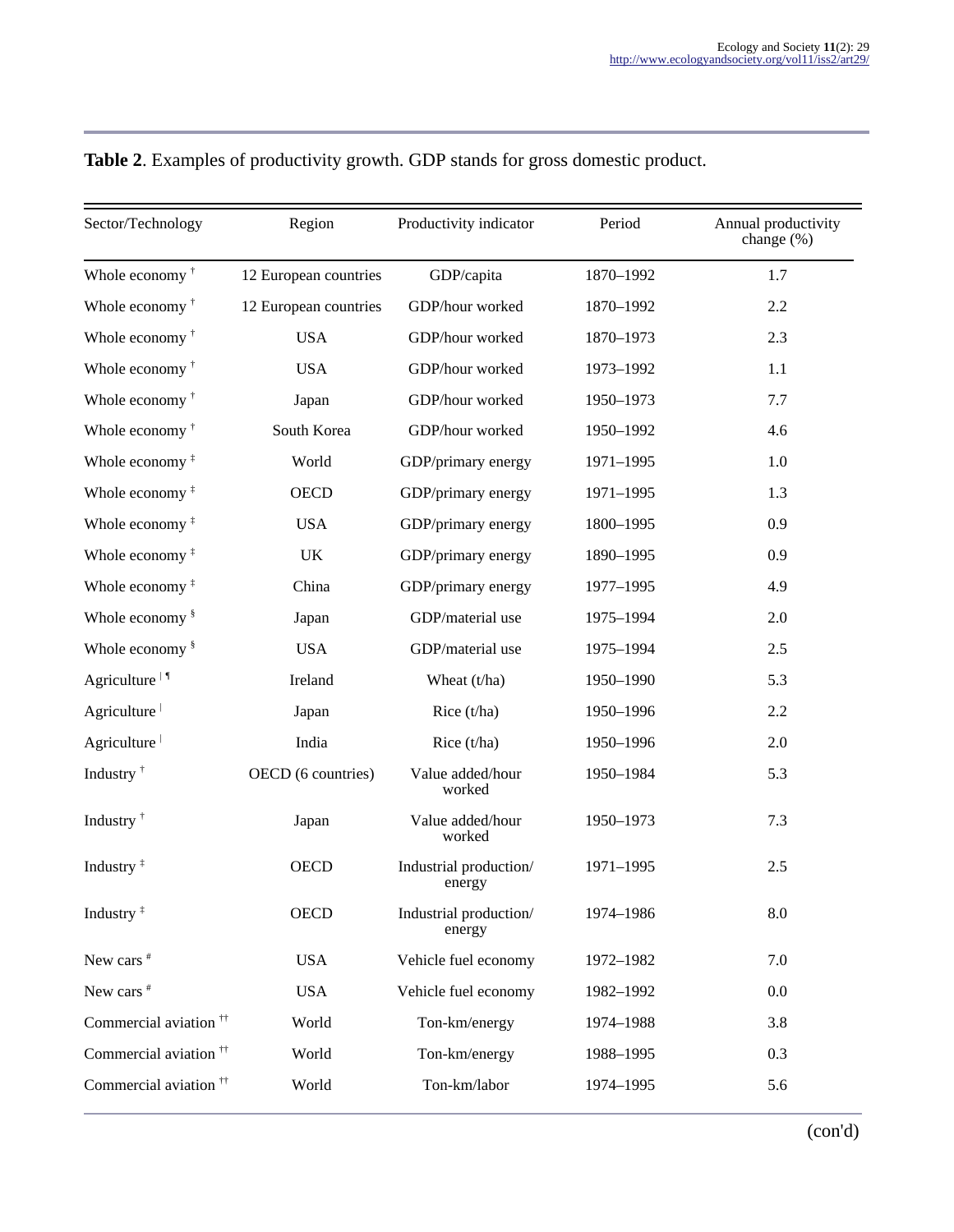| Telephone call costs <sup>1</sup>                                                                                                                                                                         | Transatlantic        | London/NY, cost for 3<br>m <sub>1</sub> n                                        | 1925–1995 | 8.5  |
|-----------------------------------------------------------------------------------------------------------------------------------------------------------------------------------------------------------|----------------------|----------------------------------------------------------------------------------|-----------|------|
| Telephone cables <sup>1</sup>                                                                                                                                                                             | <b>Transatlantic</b> | Telephone calls/unit<br>cable mass                                               | 1914–1994 | 25.0 |
| "Data Source: Maddison (1995).<br><sup>‡</sup> Data Source: OECD and IEA statistics.<br><sup>§</sup> Data Source: World Resources Institute (1997)<br>Data Source: FAO (1963–1996) Production Statistics. |                      | <sup>1</sup> Data Source: OECD (1998), Waggoner (1996), Hayami and Ruttan (1985) |           |      |

#Data Source: Including light trucks, Schipper (1996)

††Data Source: International Civil Aviation Organization (1995)

#### **Scientific and technological drivers**

The development and diffusion of scientific knowledge and technologies that exploit knowledge have profound implications for ecological systems and human well-being. The 20th century saw tremendous advances in our understanding how the world works and in the applications of that knowledge to human endeavors. Earlier sections have documented examples of tremendous productivity gains in many industries. We focus here on agricultural science and technology because of its obvious implications for land conversion and widespread consequences for many ecosystems.

The groundbreaking research of Gregor Mendel in the 1860s on the heritability of phenotypical characteristics in garden peas laid the foundation for 20th-century advances in plant and livestock breeding research (Huffman and Evenson 1993). Since the beginning of the 20th century, there have been two waves in the development and diffusion of biological technology in agriculture. The first wave took place mainly in North America and Europe in the 1930s and focused on important temperate-climate crops. The discovery of yield increases from hybrid crop varieties, i.e., those in which two genetically distinct cultivars or inbred lines from different parent plants can produce a plant of greater vigor and higher yield than the parents, and the commercialization of technology that dramatically lowered the price of nitrogenous fertilizers and led to a rapid increase in their use, set the stage for major yield improvements in some of the most important food crops in high-income countries, especially maize. Average U.S. maize

yields improved from 24.4 bushels/acre (1.53 t/ha) in 1860 to 116.2 bushels/acre (7.31 t/ha) in 1989, a more than fourfold increase over about 130 yr. However, even crops such as wheat, for which hybridization has not been commercially viable, saw similar improvements. Wheat yields grew from 11.0 bushels/acre (0.74 t/ha) in 1860 to 32.8 bushels/ acre (2.21 t/ha) in 1989 (Huffman and Evenson 1993).

The second wave of agricultural technology development, sometimes called the Green Revolution, was particularly important in the developing world because it extended plant breeding and nutrient management techniques to important food crops in low-income countries. Since the early 1960s, productivity growth has been significant for rice in Asia, wheat in irrigated and favorable production environments worldwide, and maize in Mesoamerica and selected parts of Africa and Asia. Yields of the major cereals, especially with increased use of inorganic fertilizers with high nitrogen contents, have continued to rise at a linear rate after the initial dramatic shifts in the 1960s for rice and wheat. For example, Table 3 shows that yields in irrigated spring wheat have risen at the rate of 1%/yr over the past three decades, an increase of about 100 kg $\cdot$ ha<sup>-1</sup>·yr<sup>-1</sup> (Pingali and Rajaram 1999).

Although high-potential environments gained the most in terms of productivity growth from these modern crop varieties, the less favorable environments benefited as well through technology spillovers and through labor migration to more productive environments. According to David and Otsuka (1994), wage equalization across favorable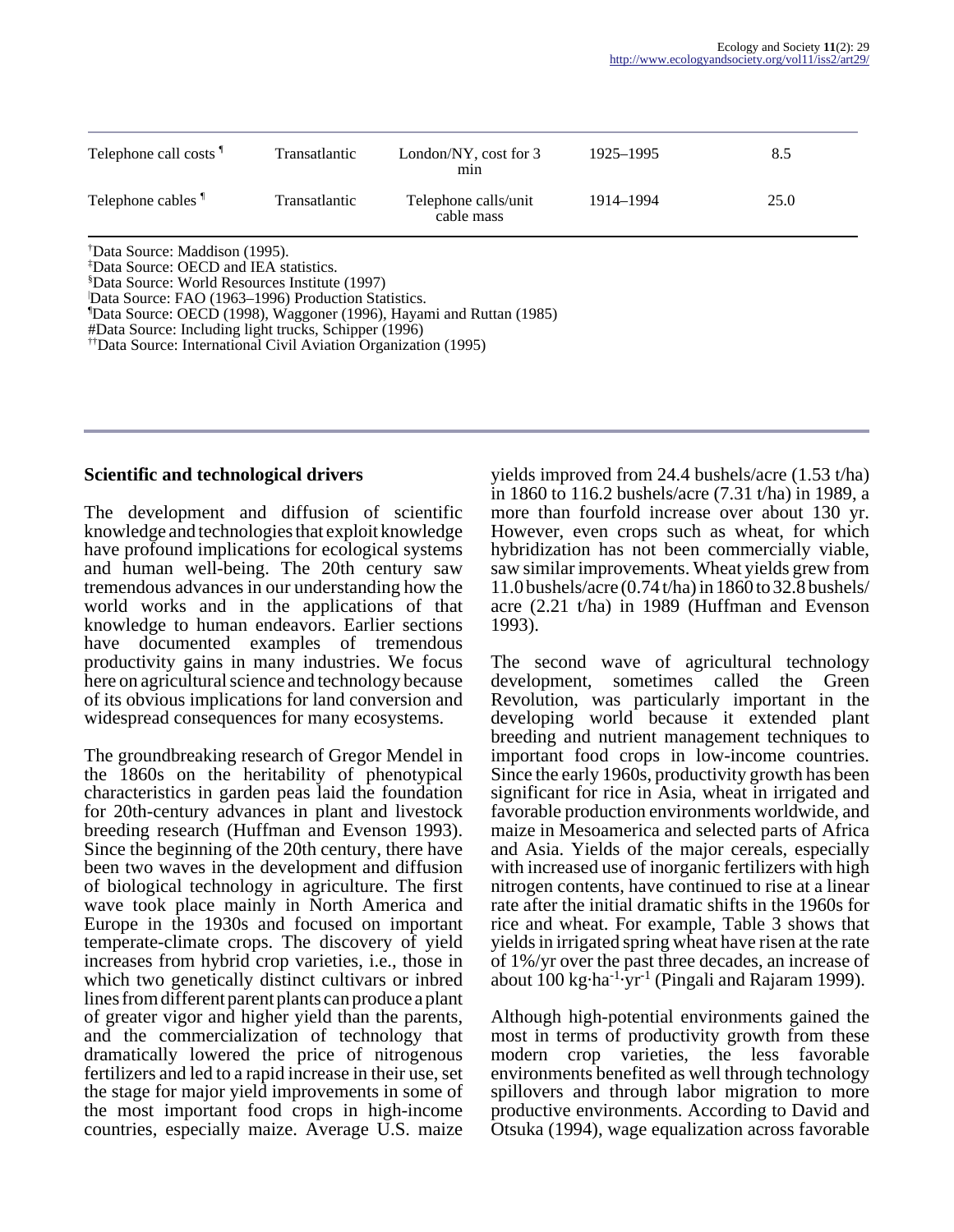| Period           | ME1  | ME <sub>2</sub> | ME4  | ME5  |
|------------------|------|-----------------|------|------|
| 1964-1978        |      |                 |      |      |
| Percent per year | 1.22 | 1.72            | 1.54 | 1.41 |
| Kg per year      | 71.6 | 81.5            | 32.4 | 34.9 |
| 1979-1999        |      |                 |      |      |
| Percent per year | 0.82 | 1.16            | 3.48 | 2.10 |
| Kg per year      | 53.5 | 62.5            | 87.7 | 46.1 |

**Table 3**. Rate of growth of wheat yield by mega-environment, Elite Spring Wheat Yield Trial, 1964–1995.

and unfavorable environments was one of the primary means of redistributing the gains of technological change. The wages of workers in unfavorable environments are pulled up by the demand for additional labor in the favorable environments. Renkow (1993) found similar results for wheat grown in high- and low-potential environments in Pakistan.

Most of the increase in agricultural output over the past 40 yr has come from an increase in yields per hectare rather than an expansion of the area under cultivation. For instance, FAO data indicate that, for all developing countries, wheat yields rose by 208% from 1960 to 2000, rice yields rose 109%, maize yields rose 157%, potato yields rose 78%, and cassava yields rose 36% (FAO 2004). Achieving these substantial increases in yields reduced the need to expand the amount of area cropped, which in turn reduced the pressure to convert natural ecosystems to farmland (Waggoner 1996, Tilman et al. 2002). At the same time, the overuse or inappropriate use of inputs has had negative effects on ecosystem services.

A third wave of agricultural technology development based on techniques for transferring genetic material from one organism to another to produce organisms that would not occur via normal reproductive methods is in its early stages. The initial commercialized products of this technology, glyphosate-resistant soybeans and maize and cotton

that are resistant to lepidopteran pests, were developed principally by private research firms (Nelson 2001). These early products of genetic engineering do not have higher potential yields than traditional varieties, but they often have higher effective yields because they reduce the cost of chemical pest control. Varieties of food crops with other desirable characteristics such as the so-called golden rice with increased beta-carotene content, wheat with increased drought tolerance, and papaya with improved virus resistance are in various stages of development.

Rapid innovation in agriculture in the past century required supporting institutional change. The key institutional innovations were national agricultural research systems that included universities, agricultural field stations, agricultural input companies, and extension services covering the chain from basic crop improvement research via field trials to disseminating information and new seed material to farmers (Ruttan 2001). Funding for these new institutions was provided mainly by the public sector in the first half of the century. Privatesector research grew substantially in the second half as the private sector gained legal rights to protect genetic modifications (Huffman and Evenson 1993). In labor-scarce countries, particularly the USA, the private sector played a central role from the beginning in the development of agricultural machinery.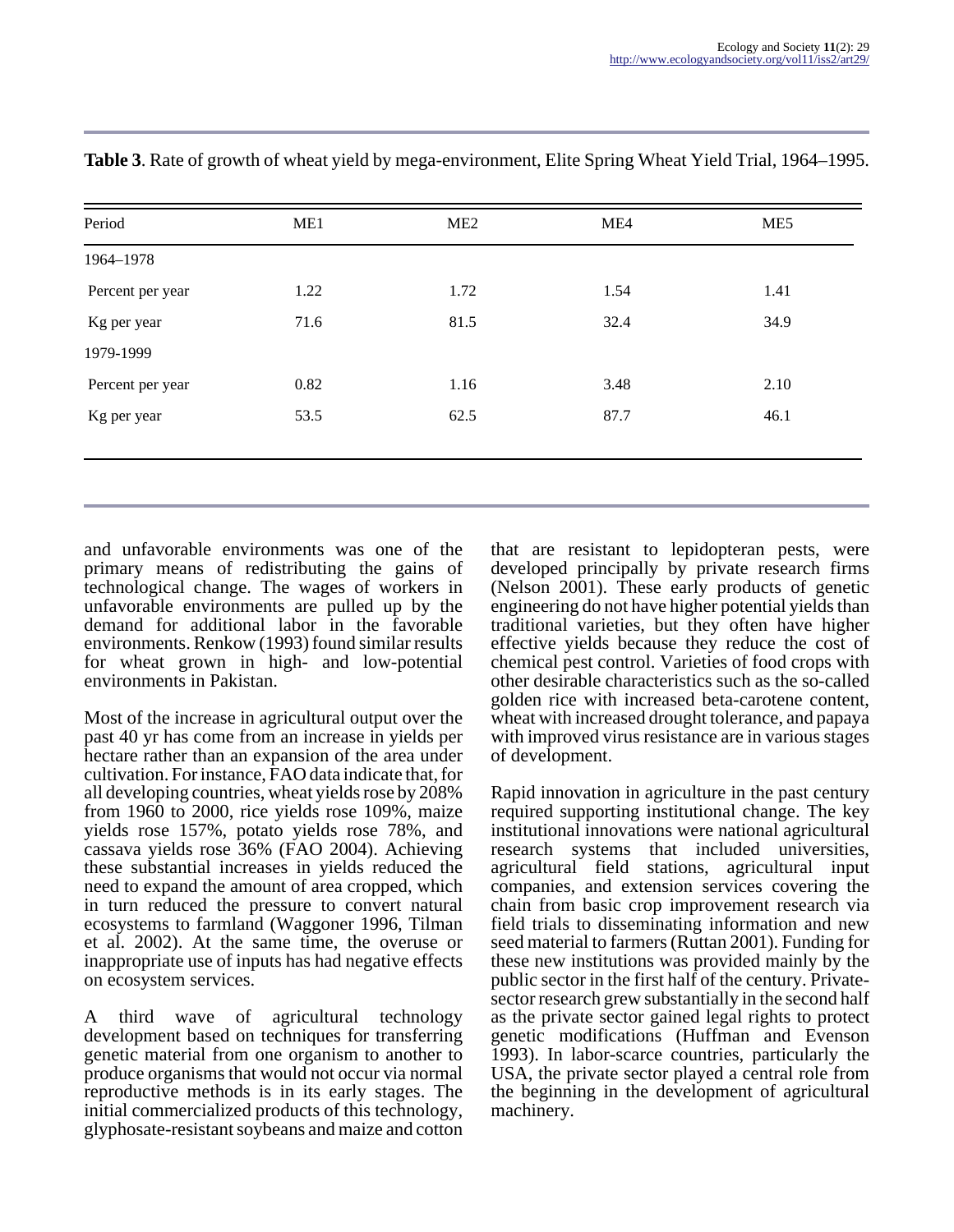The contributions of the international agricultural research centers, in particular the Centro Internacional de Mejoramiento de Maíz y Trigo (CIMMYT) in Mexico and the International Rice Research Institute (IRRI) in the Philippines, were essential. Their strategy for increasing the productivity of food crops was based explicitly on the premise that, given appropriate institutional mechanisms, technology spillovers across political and agro-climatic boundaries can be captured. In addition, high rates of investment in national crop research, infrastructure, and market development combined with appropriate policy support fueled the resulting growth in land productivity (Pingali and Heisey 2001).

Since the 1990s, the locus of agricultural research and development has shifted dramatically from the public to the private multinational sector. Three interrelated forces in this latter wave of globalization are transforming the system for supplying improved agricultural technologies to the world's farmers. The first is the evolving environment for protecting intellectual property in plant innovations. The second is the rapid pace of discovery and the increasing importance of molecular biology and genetic engineering. Finally, the trade in agricultural inputs and outputs is becoming more open in nearly all countries. These developments have created a powerful new set of incentives for investment in private research that has changed the structure of the public/private agricultural research endeavor, particularly with respect to crop improvement (Falcon and Fowler 2002, Pingali and Traxler 2002).

# **DIRECT DRIVERS**

This section reviews some of the most important direct drivers of ecosystem condition: climate variability and change, plant nutrient use, land conversion, invasive species, and diseases.

# **Climate variability and change**

Earth's climate system has changed since the preindustrial era, in part because of human activities, and this change is projected to continue throughout the 21st century. During the last 100 yr, the mean global surface temperature has increased by about 0.6°C (see Fig. 12). Precipitation increased by 0.5–1% per decade in the 20th century over most

middle and high latitudes of the continents of the Northern Hemisphere but decreased over much of the subtropical land areas at a rate of about 0.3% per decade, although it appeared to recover in the 1990s. Average sea level rose 0.1–0.2 m across the world. There was a widespread retreat of mountain glaciers in nonpolar regions, with decreases of about 10% in the extent of snow cover since the late 1960s and a reduction of about two weeks in the annual duration of the ice covers of lakes and rivers in the middle and high latitudes of the Northern Hemisphere. Also in the Northern Hemisphere, the extent of the sea ice in the spring and summer has decreased by about 10–15% since the 1950s.

Carbon dioxide  $(CO_2)$  is the most important greenhouse gas, with methane and nitrous oxides as other contributors. Since 1750, the atmospheric concentration of  $CO<sub>2</sub>$  has increased by about 32% (Houghton et al. 2001). Nearly 80% of the increase during the past 20 yr is because of fossil fuel burning, and the rest is attributed to land-use changes, especially deforestation, and to a lesser extent to cement production. Atmospheric concentrations of methane have increased by a factor of 2.5 since 1750 (from about 700 to 1750 ppb), and they continue to increase (Houghton et al. 2001). The atmospheric concentration of nitrous oxide has increased by about 17% since 1750 or from about 270 to 315 ppb (Houghton et al. 2001).

The global mean surface temperature is projected to increase 1.4–5.8ºC between 1990 and 2100 (Houghton et al. 2001). Precipitation patterns are projected to change, with most arid and semiarid areas becoming drier and with an increase in heavy precipitation events, leading to an increased incidence in floods and drought.

# **Nutrient application to agricultural systems**

Plant nutrients are essential for food production, but current methods of fertilizer use contribute to environmental problems such as greenhouse gas emissions and eutrophication. Nitrogen and phosphorus applied on farm fields to help crops grow can be carried beyond the bounds of the field to which they are applied, potentially affecting ecosystems off site.

As discussed in the science and technology section above, a key component of the technological advances in agriculture has been the rapid growth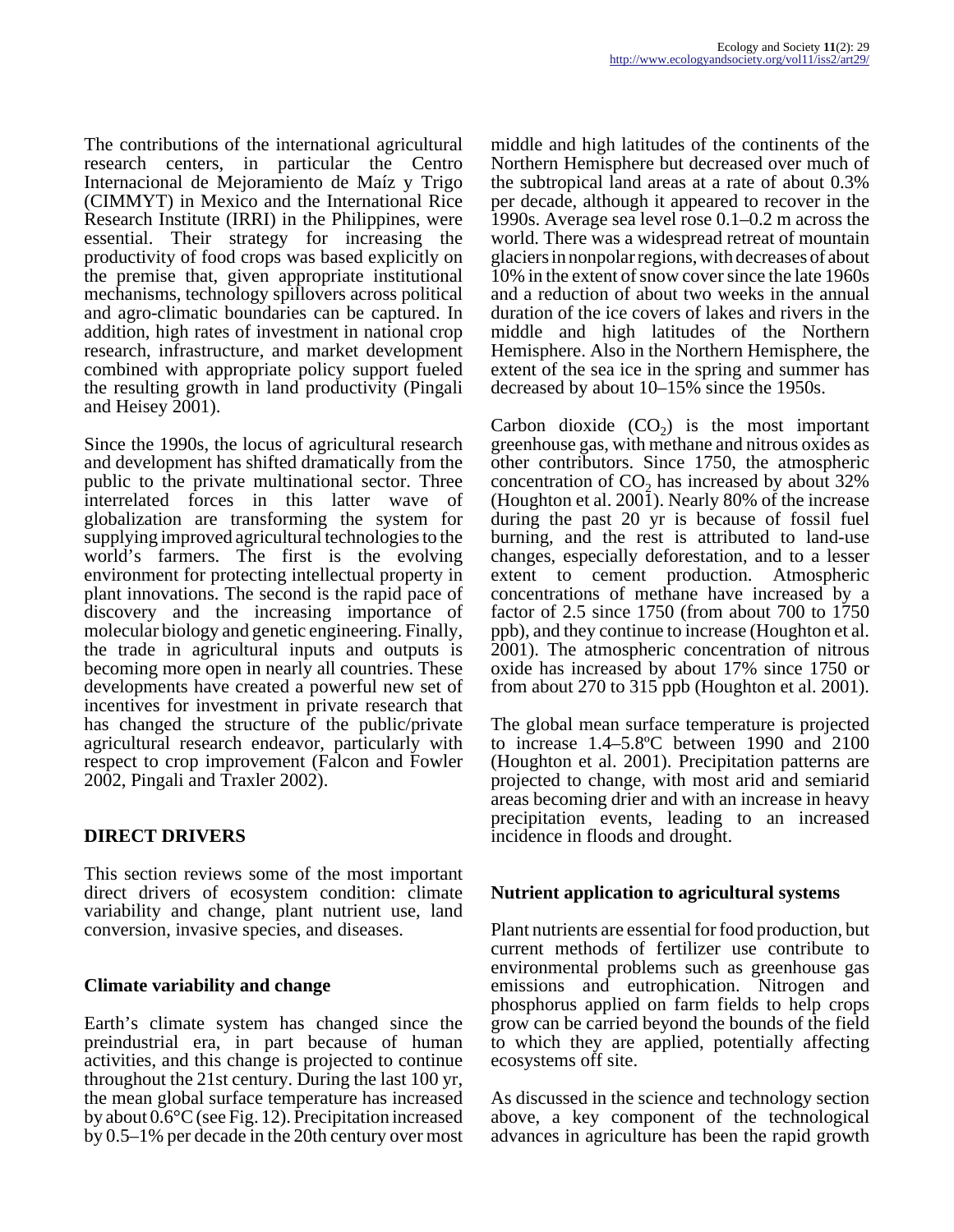**Fig. 12**. Variations in the surface temperature of the Earth from the year 1000 to 2100. SRES stands for *Special Report on Emissions Scenarios* (IPCC 2001). Source: IPCC (2002). From "Ecosystems and Human Well-being: Scenarios, Volume 2" by Steve R. Carpenter, et al., eds. Copyright (c) 2005 Millennium Ecosystem Assessment. Reproduced by permission of Island Press, Washington, D.C

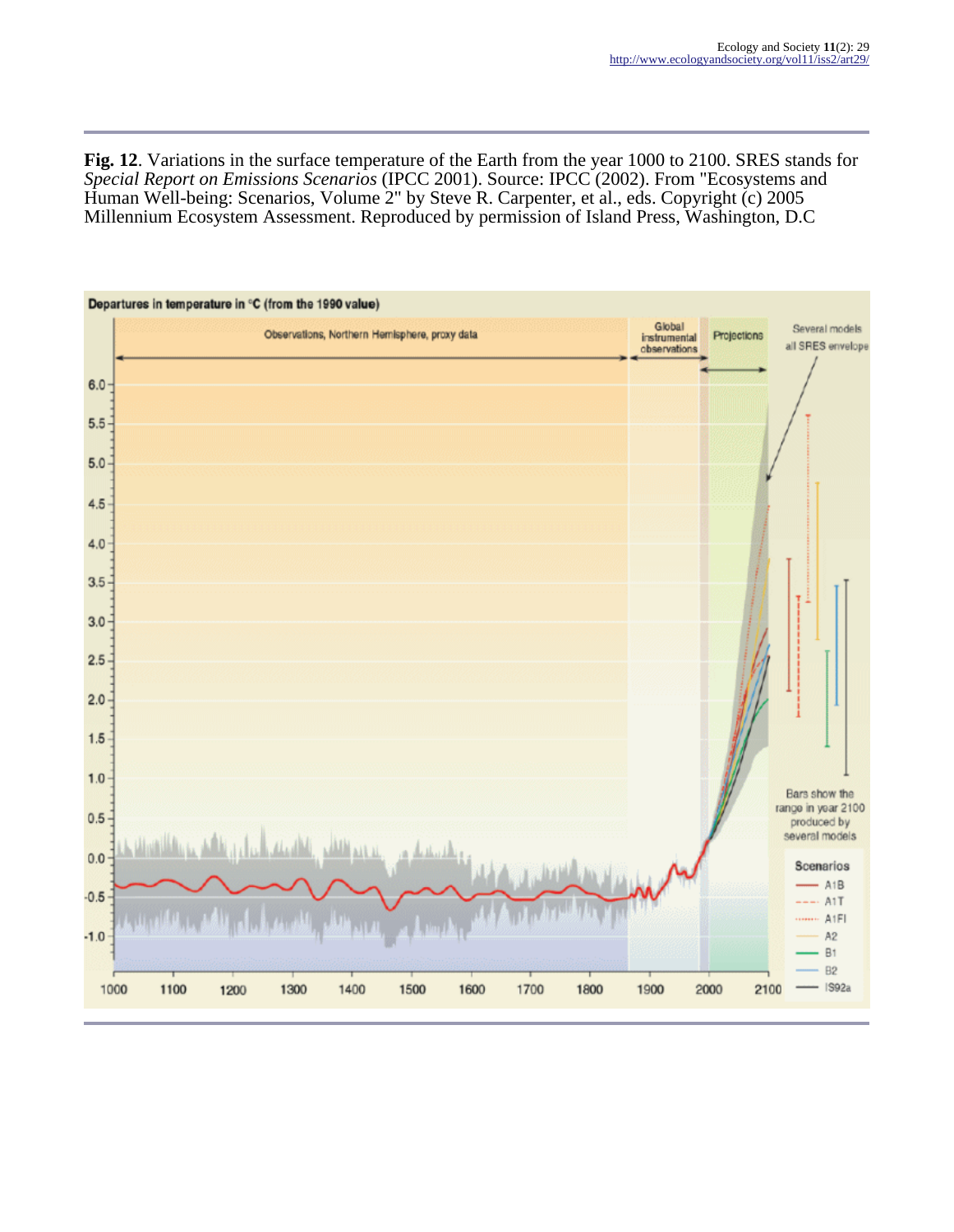in the use of nitrogenous fertilizers. By 1990, the total amount of reactive nitrogen created by human activities was about 141 Tg/yr (Table 4). This represents a ninefold increase over 1890, compared with a 3.5-fold increase in global population (Galloway and Cowling 2002).

At a global scale, cereal yields and fertilizer N consumption have increased in a near-linear fashion during the past 40 yr and are highly correlated with one another. Cereals currently account for about 56% of global N fertilizer use (IFA 2002). The ratio of global cereal production to global fertilizer N consumption has declined in the past 40 yr, giving rise to concerns that future increases in N fertilizer use are unlikely to be as effective in raising yields as in the past (Tilman et al. 2002). Achieving further increases in food production will require greater N uptake by crops and, consequently, either more external N inputs or more efficient use of N. Increases in N consumption of 20–60% during the next 25 yr will be required to keep pace with the expected demand (Cassman et al. 2003).

A substantial portion of the nitrogen applied is not used by plants and is carried off the field in runoff. Such losses of reactive N can damage environmental services in the receiving ecosystems. Large differences in nitrogen use efficiency exist among countries, regions, farms, fields within a farm, and crop species, because crop yield response functions to N vary widely among different environments (Cassman et al. 2002). Improvements in nitrogen use efficiency require more investment in technologies that achieve greater congruence between crop nitrogen demand and nitrogen supply from all sources and that do not reduce farmer income.

Phosphorus is widely used in fertilizers and as a nutrient in supplements for dairy cattle in some parts of the world. Phosphorus application has increased threefold since 1960. Unlike nitrogen, which is transported from the application site in a variety of ways, phosphorus tends to accumulate in the soil. Hence, the growth in application is accompanied by accumulation in soils, which is an indicator of the eutrophication potential of freshwater lakes and Psensitive estuaries. Global agricultural P budgets indicate that average P accumulation in agricultural areas of the world is approximately  $8 \times 10^6$  Mg/yr (see Fig. 13), but the rate of annual accumulation has begun to plateau.

## **Land conversion**

Humans change land use to alter the mix of ecosystem services provided by that land. Sometimes the land conversion effort is intentional, such as plowing grassland to grow crops. In other cases, land conversion is a consequence of other activities. For example, salinization is the unintended consequence of irrigation that does not have adequate drainage.

The Millennium Ecosystem Assessment sponsored an international effort to document regions around the world in which rapid and recent changes in land cover can be shown to have occurred since the 1970s (Lepers et al. 2005). In this section, we summarize the results of this study, focusing on four types of land conversion: deforestation, dryland degradation, agricultural expansion and abandonment, and urban expansion.

Deforestation is the single most measured process of land-cover change at a global scale. During the industrial era, global forest area was reduced by 40%, with three quarters of this loss occurring during the last two centuries (Millennium Ecosystem Assessment 2005*a*). Forests have completely disappeared in 25 countries, and another 29 have lost more than 90% of their woodlands. Although forest cover and biomass in Europe and North America is currently increasing following radical declines in the past, the deforestation of natural forests in the tropics continues at an annual rate of more than  $10 \times 10^6$  ha/yr. Deforestation and forest degradation affect 8.5% of the world's remaining forests, nearly half of which are in South America. Deforestation and forest degradation have been more extensive in the tropics over the past few decades than in the rest of the world. Data on boreal forests are particularly limited, and the extent of change there is less well known.

Dryland degradation, also called desertification, has affected parts of Africa, Asia, and Mediterranean Europe for centuries, parts of America for one or two centuries, and parts of Australia for 100 yr or less (Dregne 2002). Approximately 10% of the drylands and hyperarid zones of the world are considered degraded, with the majority of these areas in Asia.

Most of the studies and data sets related to changes in agricultural land focus on changes in arable land and permanent crops. The cropland class, defined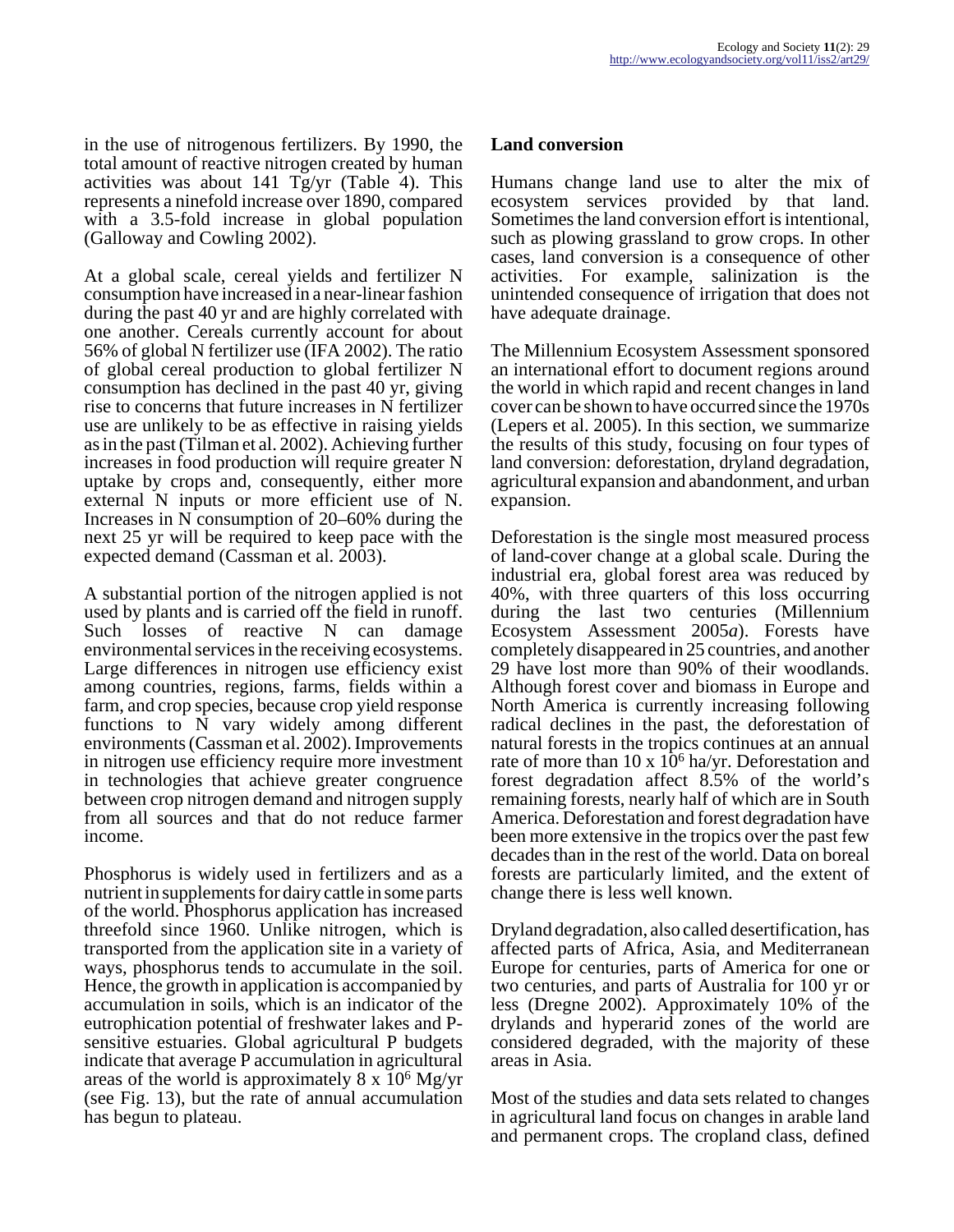| World regions                         | Total<br>(tg/yr) | Per capita<br>(kg·person <sup>-1</sup> ·yr <sup>-1</sup> ) |
|---------------------------------------|------------------|------------------------------------------------------------|
| Africa                                | 5.3              | 7                                                          |
| Asia                                  | 68.9             | 17                                                         |
| Europe and the<br>former Soviet Union | 26.5             | 44                                                         |
| Latin America                         | 9.4              | 19                                                         |
| North America                         | 28.4             | 100                                                        |
| Oceania                               | 2.2              | 63                                                         |
| World                                 | 140.7            | 24                                                         |

**Table 4**. Regional creation of reactive nitrogen in the mid-1990s.

as areas with at least 10% of croplands within each pixel, covered 30% of Earth's surface in 1990. The exact proportion was between 12 and 14%, depending on whether Antarctica and Greenland were included (Ramankutty and Foley 1998). Around 40% of the cropland class was located in Asia; Europe accounted for 16%, and Africa, North America, and South America each accounted for 13%.

## **Biological invasions and diseases**

Biological invasions are a global phenomenon affecting ecosystems in most biomes (Mack et al. 2000). Human-driven movement of organisms, deliberate or accidental, has caused a massive alteration of species ranges, overwhelming the changes that occurred after the retreat of the last Ice Age (Semken 1983). Ecosystem changes brought about by invasions can have both short-term or ecological and long-term or evolutionary consequences. In some ecosystems, invasions by alien organisms and diseases result in the extinction of native species or a huge loss in ecosystem services.

Acceleration of extinction rates as a result of negative interactions is one of the most important consequences of biological invasions (Ehrlich and Daily 1993, Hughes et al. 1998). In the USA, invasions of non-native plants, animals, and microbes are thought to be responsible for 42% of the decline of the native species now listed as endangered or threatened (Pimentel 2002). The threats that biological invasions pose to biodiversity and to ecosystem-level processes translate directly into economic consequences such as losses in crops, fisheries, forestry, and grazing capacity (Mack et al. 2000).

However, introductions of alien species can also be beneficial in terms of human population. Some 98% of the U.S. food supply comes from introduced species, such as corn, wheat, rice, and other crops, as well as cattle, poultry, and other livestock (Pimentel 2002), a statistic likely to be repeated in most countries.

Invasive and native parasites and pathogens possess a considerable potential to significantly modify ecosystem function. This potential stems from both their diversity and their ability to multiply very rapidly. Arguably more than half of biodiversity consists of species that are parasitic on more conspicuous free-living species (Dobson et al. 1992). In the last 20 yr, studies demonstrating how pathogens modify and regulate free-living hosts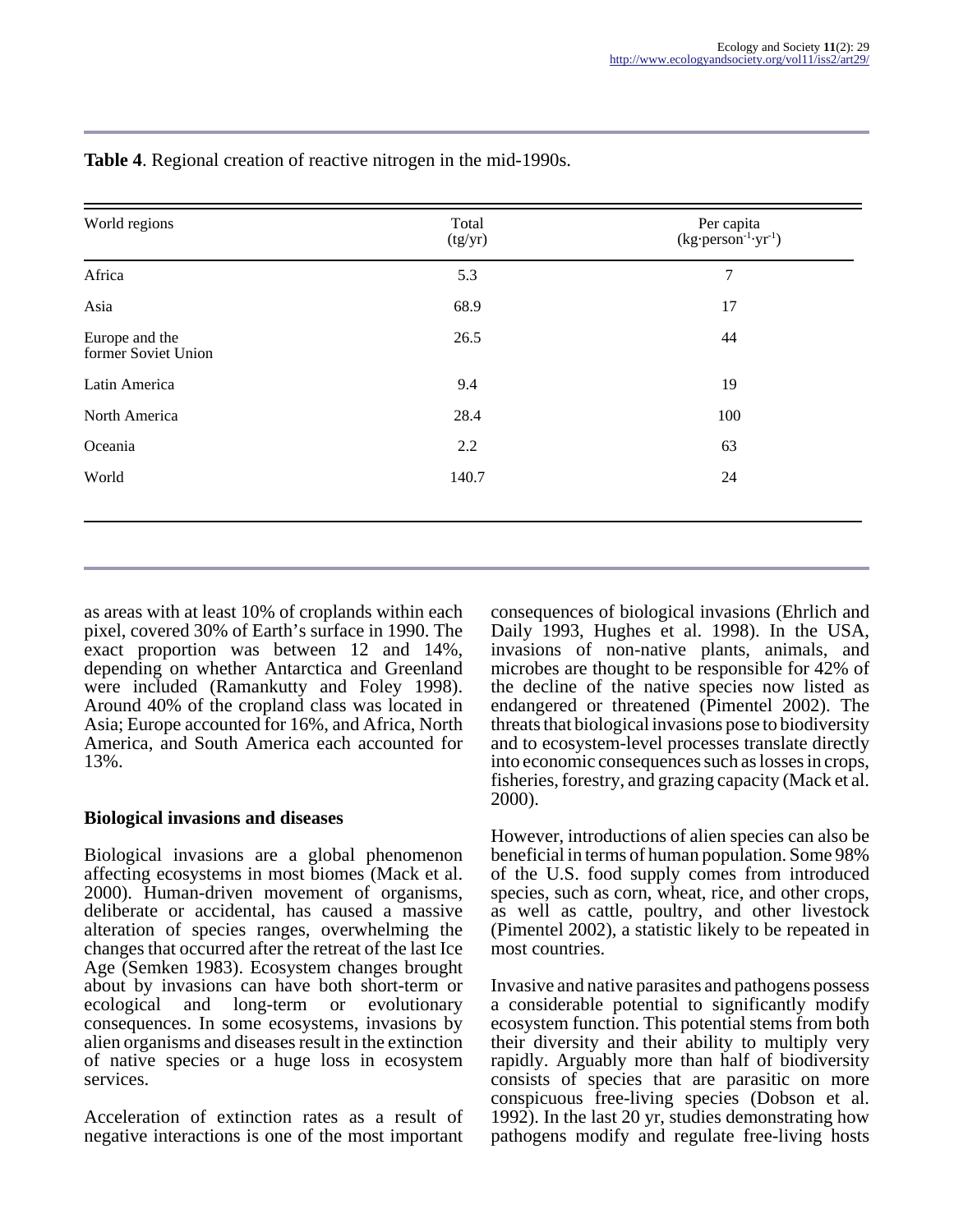**Fig. 13**. Estimated inputs, outputs, and change in storage of phosphorus on agricultural lands in developing and developed countries measured in Tetragrams per year. Inputs include fertilizers and manure; outputs are runoff and crops harvested. Note that the drop in fertilizer use in the industrial countries in 1996 may be because of greatly reduced use in the former Soviet Union and Eastern Europe (Bennett et al. 2001). From "Ecosystems and Human Well-being: Scenarios, Volume 2" by Steve R. Carpenter, et al., eds. Copyright (c) 2005 Millennium Ecosystem Assessment. Reproduced by permission of Island Press, Washington, D.C.



have completely altered our understanding of the role that parasites play in natural and humanmodified systems (see, for example, Grenfell and Dobson 1995).

# **CONCLUDING REMARKS**

This paper focuses on drivers of ecosystem change. Individual drivers interact with other drivers and with ecosystems in a complicated dance, of which we know only a few basic steps. The scenario results, which are reported in later papers in this issue, report on our attempts to outline possible

outcomes. We conclude this paper with a brief overview of the range of values of drivers in the scenarios and encourage readers interested in more details to download the technical volume at the Millennium Ecosystem Assessment Web site ([ww](http://www.MAWeb.org) [w.MAWeb.org\)](http://www.MAWeb.org).

## **Demographic drivers**

The range of population values in the scenarios is 8.1–9.6 x  $10^9$  in 2050 and 6.8–10.5 x  $10^9$  in 2100 (see Fig. 1). The Order from Strength scenario generally assumes high fertility and high mortality;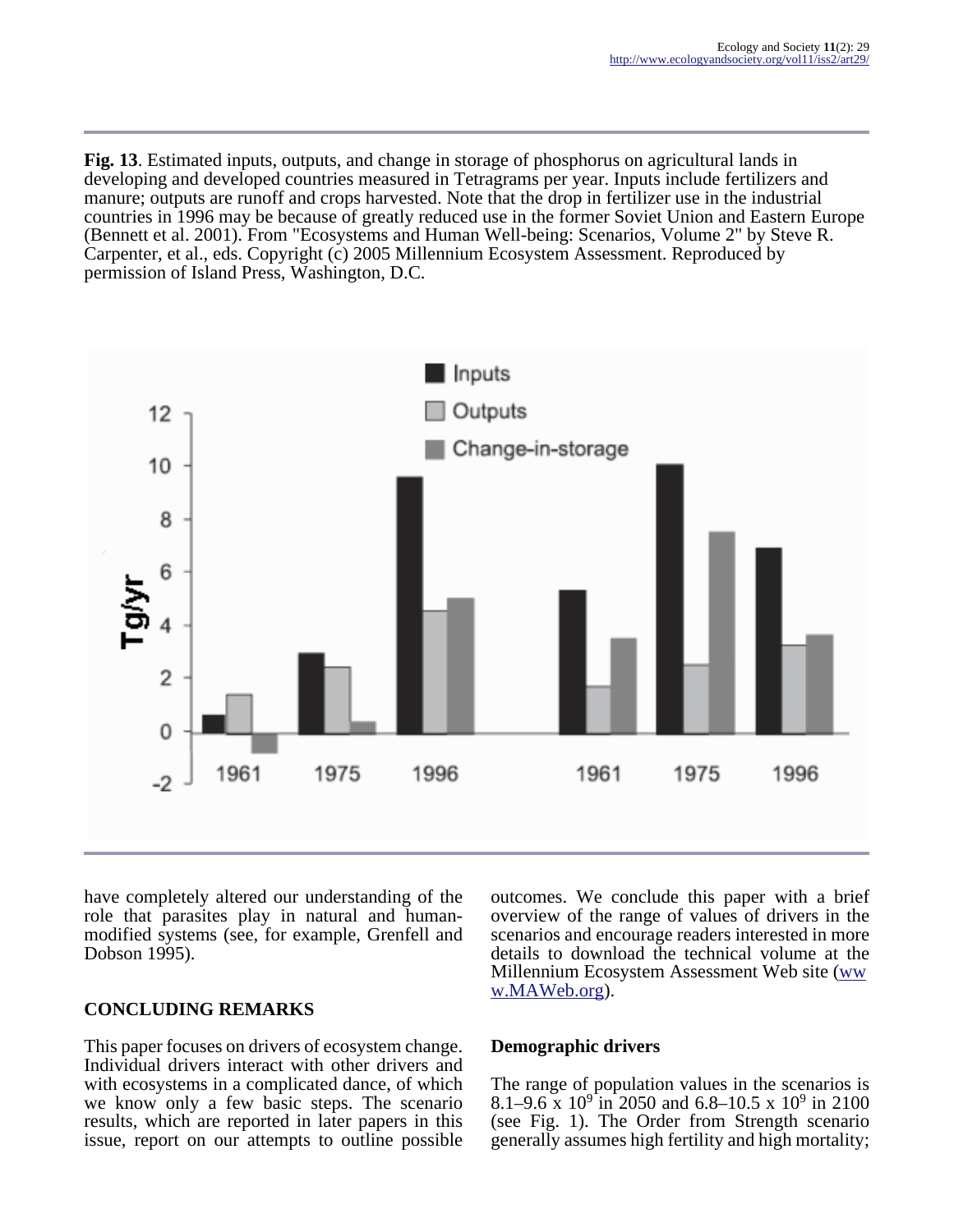the Global Orchestration scenario generally assumes low fertility and low mortality.

## **Economic drivers**

The Millennium Ecosystem Assessment (MA) scenarios include a rich set of economic drivers. A useful summary statistic is the differences across scenarios in growth rates in total and per capita income. Per capita income doubles or quadruples between 2000 and 2050, depending on scenario, whereas total economic output increases three to six times.

#### **Sociopolitical, cultural, and religious drivers**

Sociopolitical drivers enter the MA scenarios in a number of ways: human capital and research investments, extent of international cooperation and attitudes toward environmental policies, and lifestyle choices affecting energy demand. The Global Orchestration scenario emphasizes international cooperation and global flows of capital and research, whereas Order from Strength sees a reduction in all forms of international transactions.

Few cultural and religious drivers are built explicitly into the MA scenario quantitative modeling. However, changes in culture are an important part of the qualitative elements of some of the scenarios, particularly in Adapting Mosaic and to a certain extent in TechnoGarden. Both scenarios are built on the assumption that a general shift will occur in the way ecosystems and their services are valued. In both cases, decision makers at various scales develop a proactive approach to ecosystem management, but they pursue different management strategies to reach this goal.

## **Scientific and technological drivers**

The MA scenarios include a myriad of different drivers in the fields of science and technology. Generally, the Global Orchestration and TechnoGarden scenarios have the fastest technological change across a range of industries. Adapting Mosaic has slower technological advance initially, but more environmentally friendly improvements occur as the fruits of the best local solutions spread to other parts of the world.

## **Nutrient application in agriculture**

All scenarios experience some increase in the use of nitrogen and phosphorus fertilizers because of the growing human population and the increased demand for food. Global Orchestration has the highest increase in fertilizer use. Increasing economic openness in this scenario makes fertilizers available in locations in which they currently are not commonly used. Much of the increase in fertilizer use will be in currently poor countries. Order from Strength also has a large increase in fertilizer use. In this scenario, however, most of the increase comes from higher use in wealthier countries.

Food production in the TechnoGarden scenario increases, but technical change that reduces the need for applied nutrients, so the increase in fertilizer use is the lowest in this scenario. Nutrient use in the Adapting Mosaic scenario falls in the range of that of the other scenarios.

*Responses to this article can be read online at: <http://www.ecologyandsociety.org/vol11/iss2/art29/responses/>*

## **Acknowledgments:**

*The authors would like to acknowledge the contributions of the editor and two anonymous reviewers of this paper and the countless contributions of formal reviewers of the technical volume and informal reviews by friends, colleagues, and other contributors to the Millenium Ecosystem Assessment project. Any remaining errors are our responsibility. Finally, we mourn the recent loss of one of our group, Gerhard Petschel-Held, in the prime of his career.*

## **LITERATURE CITED**

**Anderson, K., and Y. Hayami.** 1986. *The political economy of agricultural protection: East Asia in international perspective.* Allen and Unwin, London, UK.

**Barro, R. J.** 1997. *Determinants of economic growth.* MIT Press, Cambridge, Massachusetts, USA.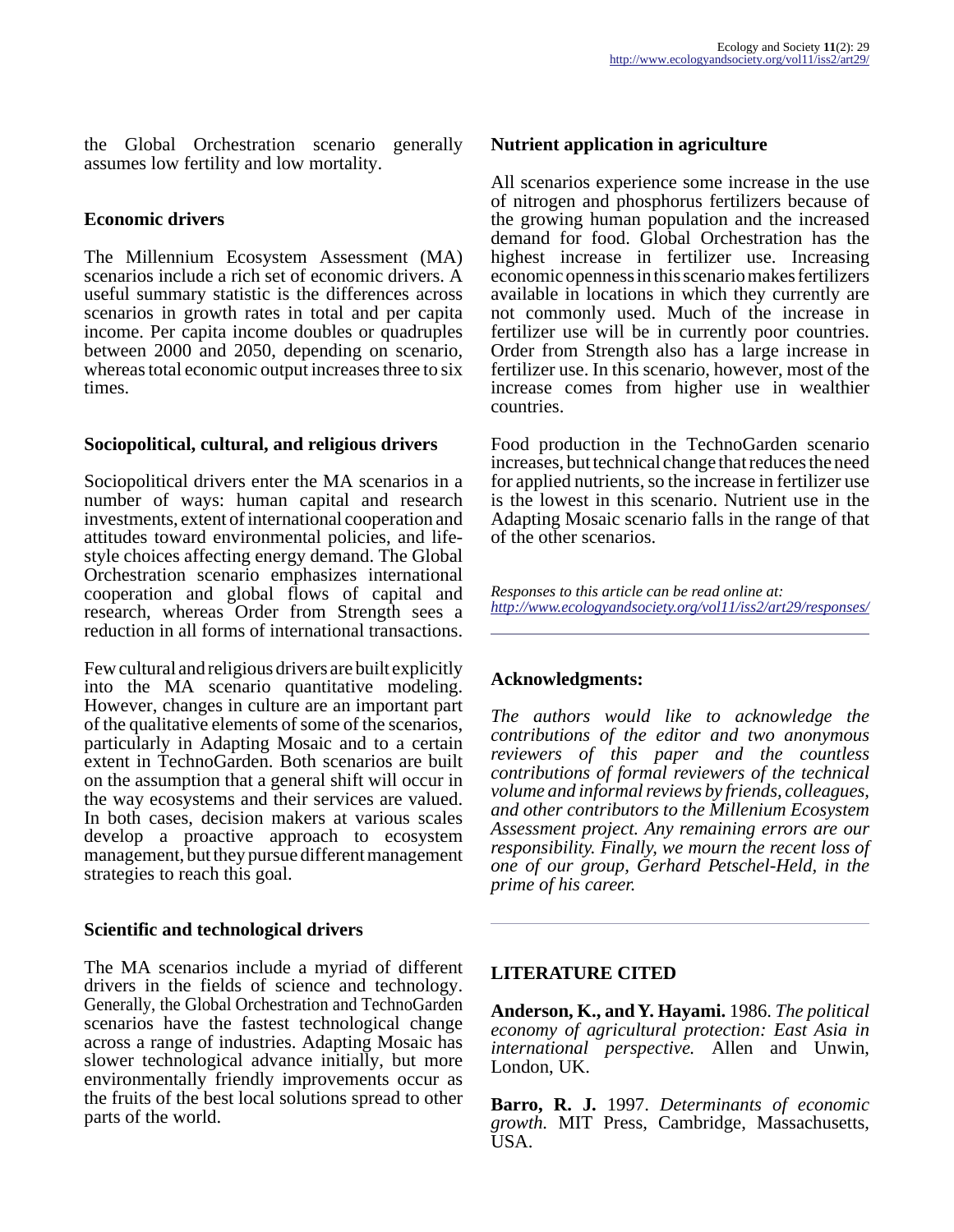**Barro, R. J., and X. Sala-i-Martin.** 2004. *Economic growth.* Second edition. MIT Press, Cambridge, Massachusetts, USA.

**Becker, G.** 1960. An economic analysis of fertility. Pages 209-231 *in* A. J. Coale, editor. *Demographic and economic change in developed countries.* Princeton University Press, Princeton, New Jersey, USA.

**Becker, G. S., and R. Barro.** 1988. A reformulation of the economic theory of fertility. *Quarterly Journal of Economics* **103**:1-25.

**Beierle, T. C., and J. Cayford.** 2002. *Democracy in practice: public participation in environmental decisions.* Resources for the Future, Washington, D.C., USA.

**Bennett, E. M., S. R. Carpenter, and N. F. Caraco.** 2001. Human impact on erodable phosphorus and eutrophication: a global perspective. *BioScience* **51** (3):227-234.

**Bennett, M. K.** 1941. Wheat in national diets. *Wheat Studies* **18**(2):37-76.

**Berhe, A. A.** 2000. *Landmines and land degradation: a regional political ecology perspective on the impacts of landmines on environment and development in the developing world.* Michigan State University, East Lansing, Michigan, USA.

**Bongaarts, J.** 1997. The role of family planning programmes in contemporary fertility transitions. Pages 422-443 *in* G. W. Jones, R. M. Douglas, J. C. Caldwell, and R. M. D'Souza, editors. *The continuing demographic transition.* Clarendon, Oxford, UK.

**Bongaarts, J., and S. C. Watkins.** 1996. Social interactions and contemporary fertility transitions. *Population and Development Review* **22**(4):639-682.

**Caldwell, J. C.** 1982. *Theory of fertility decline.* Academic Press, London, UK.

**Carpenter, S. R., E. M. Bennett, and G. D. Peterson.** 2006 in press: Editorial: Special Feature on Scenarios for Ecosystem Services. *Ecology and Society*.

**Cassman, K. G., A. Dobermann, and D. T.**

**Walters.** 2002. Agroecosystems, nitrogen-use efficiency, and nitrogen management. *Ambio* **31** (2):132-140.

**Cassman, K. G., A. Dobermann, D. T. Walters, and H. S. Yang.** 2003. Meeting cereal demand while protecting natural resources and improving environmental quality. *Annual Review of Environment and Resources* **28**:315-358.

**Cleland, J., and C. Wilson.** 1987. Demand theories of the fertility transition: an iconoclastic view. *Population Studies* **41**(1):5-30.

**Cohen, B.** 1998. The emerging fertility transition in sub-Saharan Africa. *World Development* **26** (8):1431-1461.

**Cohen, J. E.** 2003. Human population: the next half century. *Science* **302**:1172-1175.

**David, C., and K. Otsuka, editors.** 1994: *Modern rice technology and income distribution in Asia.* Lynne Rienner, Boulder, Colorado, USA.

**de Moor, A.** 2002. The perversity of government subsidies for energy and water. Page 368 *in* J. P. Cinch, K. Schlegelmilch, R.-U. Sprenger, and U. Triebswetter, editors. *Greening the budget: budgetary policies for environmental improvement.* Edward Elgar, Cheltenham, UK.

**de Vries, B., and J. Goudsblom, editors.** 2002. *Mappae mundi: humans and their habitats in a longterm socio-ecological perspective.* Amsterdam University Press, Amsterdam, The Netherlands.

**Dietz, T., E. Ostrom, and P. C. Stern.** 2003. The struggle to govern the commons. *Science* **301**:1907-1912.

**Dobson, A. P., P. J. Hudson, and A. M. Lyles.** 1992. Macroparasites: worms and others. Pages 329-342 *in* M. J. Crawley, editor. *Natural enemies: the population biology of predators, parasites and diseases.* Blackwell Scientific, Oxford, UK.

**Dollar, D., and P. Collier.** 2001. *Globalization, growth, and poverty: building an inclusive world economy.* Oxford University Press, Oxford, UK.

**Dosi, G., K. Pavitt, and L. Soete.** 1990: *The economics of technical change and international trade.* Harvester Wheatsheaf, London, UK.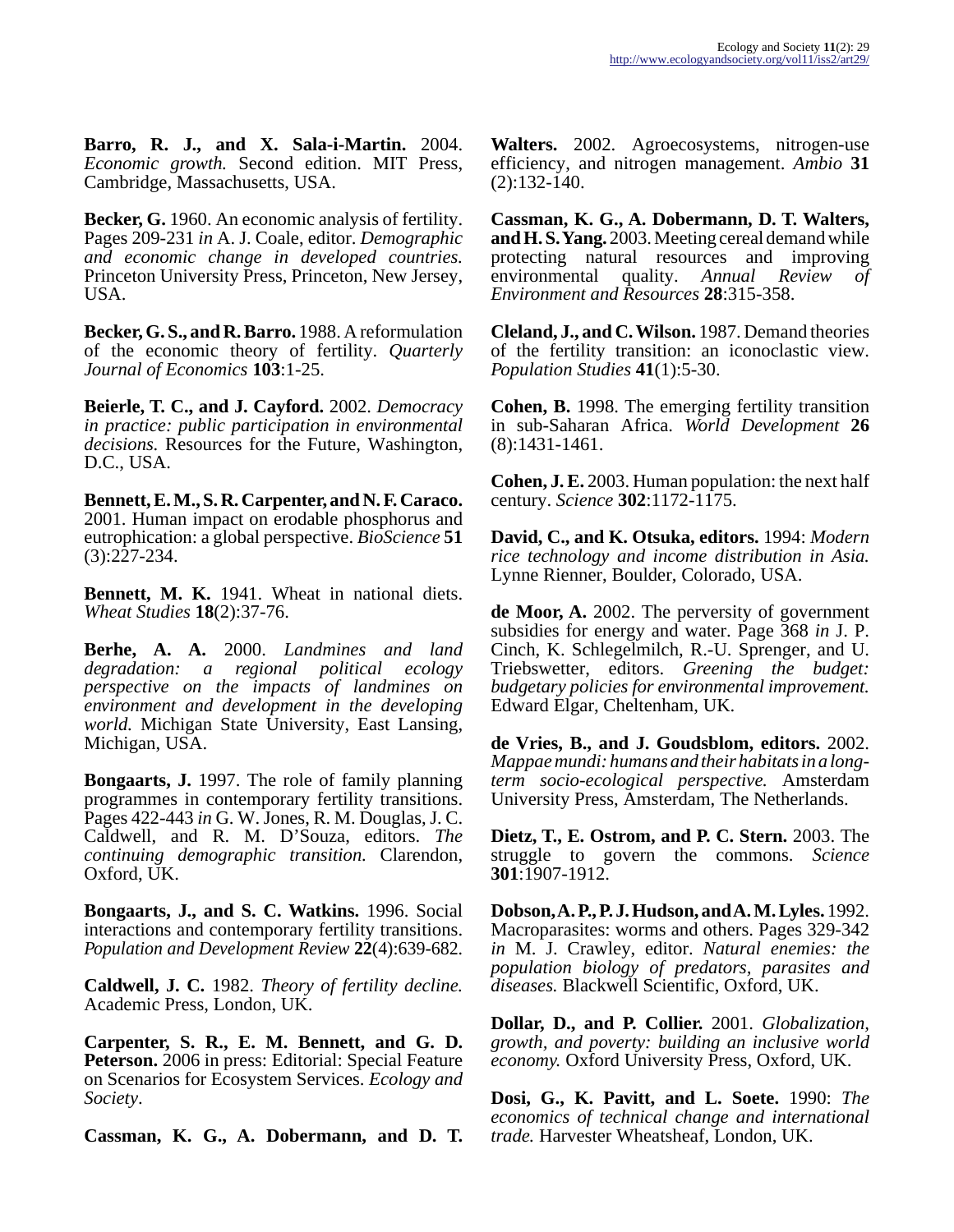**Dregne, H.** 2002. Land degradation in the drylands. *Arid Land Research and Management* **13**:99-132.

**Dunlap, R. E., and A. G. Mertig.** 1995. Global concern for the environment: Is affluence a prerequisite? *Journal of Social Issues* **51**  $(4):121-137.$ 

**Dunlap, R. E., G. H. J. Gallup, and A. M. Gallup.** 1993. Global environmental concern: results from an international public opinion survey. *Environment* **35**:7-15, 33-39.

**Easterlin, R. A.** 1969. Towards a socio-economic theory of fertility. Pages 127-156 *in* S. J. Behrman, L. Corsa, and R. Freedman, editors. *Fertility and family planning: a world view.* University of Michigan Press, Ann Arbor, Michigan, USA.

**Easterlin, R. A.** 1975. An economic framework for fertility analysis. *Studies in Family Planning* **6**:54-63.

**Ehrlich, P. R., and G. C. Daily.** 1993. Population extinction and saving biodiversity. *Ambio* **22**:64-68.

**Falcon, W., and C. Fowler.** 2002. Carving up the commons: emergence of a new international regime for germplasm development and transfer. *Food Policy* **27**:197-222.

**FAO.** 2004. *FAOSTAT.* Available online at [http://fa](http://faostat.fao.org/default.aspx) [ostat.fao.org/default.aspx.](http://faostat.fao.org/default.aspx)

**Galloway, J. N., and E. B. Cowling.** 2002. Reactive nitrogen and the world: 200 years of change. *Ambio* **31**:64-71.

**Garenne, J. V.** 2002. The timing of the fertility transition in sub-Saharan Africa. *World Development* **30**(10):1835-1843.

**Geist, H. J., and E. F. Lambin.** 2002. Proximate causes and underlying driving forces of tropical deforestation. *BioScience* **52**(2):143-150.

**Geist, H. J., and E. F. Lambin.** 2004. Dynamic causal patterns of desertification. *BioScience* **54** (9):817-829.

**Grenfell, B. T., and A. P. Dobson.** 1995. *Ecology of infectious diseases in natural populations.* Cambridge University Press, Cambridge, UK.

**Grübler, A.** 1998. *Technology and global change.* Cambridge University Press, Cambridge, UK.

**Hanada, A.** 2003. *Culture and environmental values: a comparison of Japan and Germany.* George Mason University, Fairfax, Virginia, USA.

**Hardin, G.** 1968. The tragedy of the commons. *Science* **162**:1243-1248.

**Hayami, Y., and V. W. Ruttan.** 1985. *Agricultural development: an international perspective.* Johns Hopkins University Press, Baltimore, Maryland, USA.

**Houghton, J. T., Y. Ding, D. J. Griggs, M. Noguer, P. J. van der Linden, X. Dai, K. Maskall, and C. A. Johnson, editors.** 2001. *Climate change 2001: the scientific basis; contribution of Working Group I to the third assessment report of the Intergovernmental Panel on Climate Change.* Cambridge University Press, Cambridge, UK.

**Huffman, W. E., and R. E. Evenson.** 1993. *Science for agriculture: a long-term perspective.* Iowa State University Press, Ames, Iowa, USA.

**Hughes, J. B., G. C. Daily, and P. R. Ehrlich.** 1998. The loss of population diversity and why it matters. Pages 71-83 *in* P. H. Raven, editor. *Nature and human society.* National Academy Press, Washington, D.C., USA.

**Inglehart, R.** 1995. Public support for environmental protection: objective problems and subjective values in 43 societies. *PS: Political Science and Politics* **15**:57-71.

**International Civil Aviation Organization (ICAO).** 1995. *Civil aviation statistics of the world, 1994.* Document no. 9180/20. IOAC, Montreal, Quebec, Canada.

**International Fertilizer Industry Association (IFA).** 2002. *Fertilizer use by crop.* Fifth edition. FAO, Rome, Italy.

**International Panel on Climate Change (IPCC).** 2001. *Special report on emissions scenarios.* IPCC, Geneva, Switzerland.

**International Panel on Climate Change (IPCC).** 2002. *Climate change 2001: synthesis report.* Cambridge University, Cambridge, UK.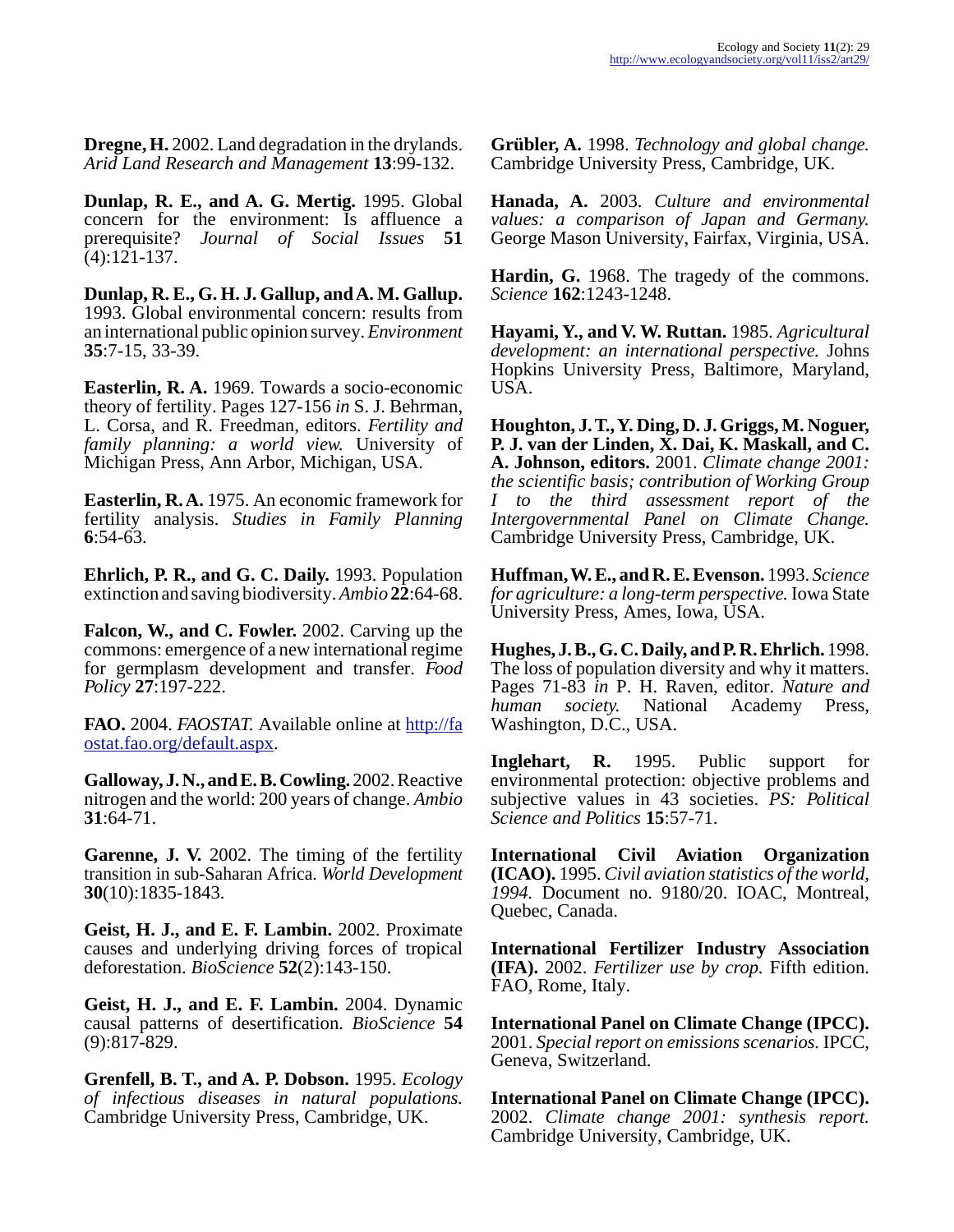**Jones, S.** 2002. A framework for understanding onfarm environmental degradation and constraints to the adoption of soil conservation measures: case studies from highland Tanzania and Thailand. *World Development* **30**(9):1607-1620.

**Kluckholm, C.** 1952. Values and value-orientation in the theory of action: an exploration in definition and classification. Pages 395-418 in T. Parsons and E. Shils, editors. *Toward a general theory of action.* Harvard University Press, Cambridge, Massachusetts, USA.

**Knodel, J., and E. van der Walle.** 1979. Lessons from the past: policy implications of historical fertility studies. *Population and Development Review* **5**(2):217-245.

**Lambin, E. F., B. L. Turner II, H. J. Geist, S. B. Agbola, A. Angelsen, J. W. Bruce, O. Coomes, R. Dirzo, G. Fischer, C. Folke, P. S. George, K. Homewood, J. Imbernon, R. Leemans, X. Li, E. F. Moran, M. Mortimore, P. S. Ramakrishnan, M. B. Richards, H. Skånes, W. L. Steffen, G. D. Stone, U. Svedin, T. A. Veldkamp, C. Vogel, and J. Xu.** 2001. The causes of land-use and land-cover change: moving beyond the myths. *Global Environmental Change* **11**(4):261-269.

**Lee, R.** 2003. The demographic transition: three centuries of fundamental change. *Journal of Economic Perspectives* **17**:167-190.

**Leichenko, R. M., and K. O'Brien.** 2002. The dynamics of rural vulnerability to global change: the case of Southern Africa. *Mitigation and Adaptation Strategies for Global Change* **7**(1):1-18.

**Lepers, E., E. F. Lambin, A. C. Janetos, R. DeFries, F. Achard, N. Ramankutty, and R. J. Scholes.** 2005. A synthesis of rapid land-cover change information for the 1981-2000 period. *BioScience* **55**(2):115-124.

**Lutz, W., and A. Goujon.** 2001. The world's changing human capital stock: multi-state population projections by educational attainment. *Population and Development Review* **27**(2):323-339.

**Lutz, W., B. C. O'Neill, and S. Scherbov.** 2003. Europe's population at a turning point. *Science* **299**:1991-1992.

**Lutz, W., W. Sanderson, and S. Scherbov.** 2001. The end of world population growth. *Nature* **412**:543-545.

**Mack, R. N., D. Simberloff, W. M. Lonsdale, H. Evans, M. Clout, and F. A. Bazzaz.** 2000. Biotic invasions: causes, epidemiology, global consequences, and control. *Ecological Applications* **10**:689-710.

**Maddison, A.** 1991: *Dynamic forces in capitalist development.* Oxford University Press, Oxford, UK.

**Maddison, A.** 1995. *Monitoring the world economy, 1820-1992.* OECD, Paris, France.

**Maddison, A.** 2003. *The world economy: historical statistics.* OECD, Paris, France.

**Millennium Ecosystem Assessment.** 2003. Ecosystems and their services. Pages 49-70 *in* Millennium Ecosystem Assesstment. *Ecosystems and human well-being.* Island Press, Washington, D.C., USA.

**Millennium Ecosystem Assessment.** 2005*a. Ecosystems and human well-being. Volume 1. Current state and trends.* Island Press, Washington, D.C., USA.

**Millennium Ecosystem Assessment.** 2005*b. Ecosystems and human well-being. Volume 2. Scenarios.* Island Press, Washington, D.C., USA.

**Moll, H. C.** 1989. *Aanbod van en vraag naar metalen; ontwikkelingen, implicaties en relaties; een methodische assesment omtrent subsitutie van materialen.* University of Groningen, Groningen, The Netherlands.

**Nakicenovic, N., A. Grübler, and A. McDonald, editors.** 1998. *Global energy perspectives.* Cambridge University Press, Cambridge, UK.

**Nelson, G. C., editor.** 2001. *Genetically modified organisms in agriculture: economics and politics.* Academic Press, San Diego, California, USA.

**OECD.** 1997: *Reforming energy and transport subsidies.* OECD, Paris, France.

**OECD.** 1998. *Eco-efficiency.* OECD, Paris, France.

**OECD.** 2004. *OECD agricultural policies 2004 at a glance.* OECD, Paris, France.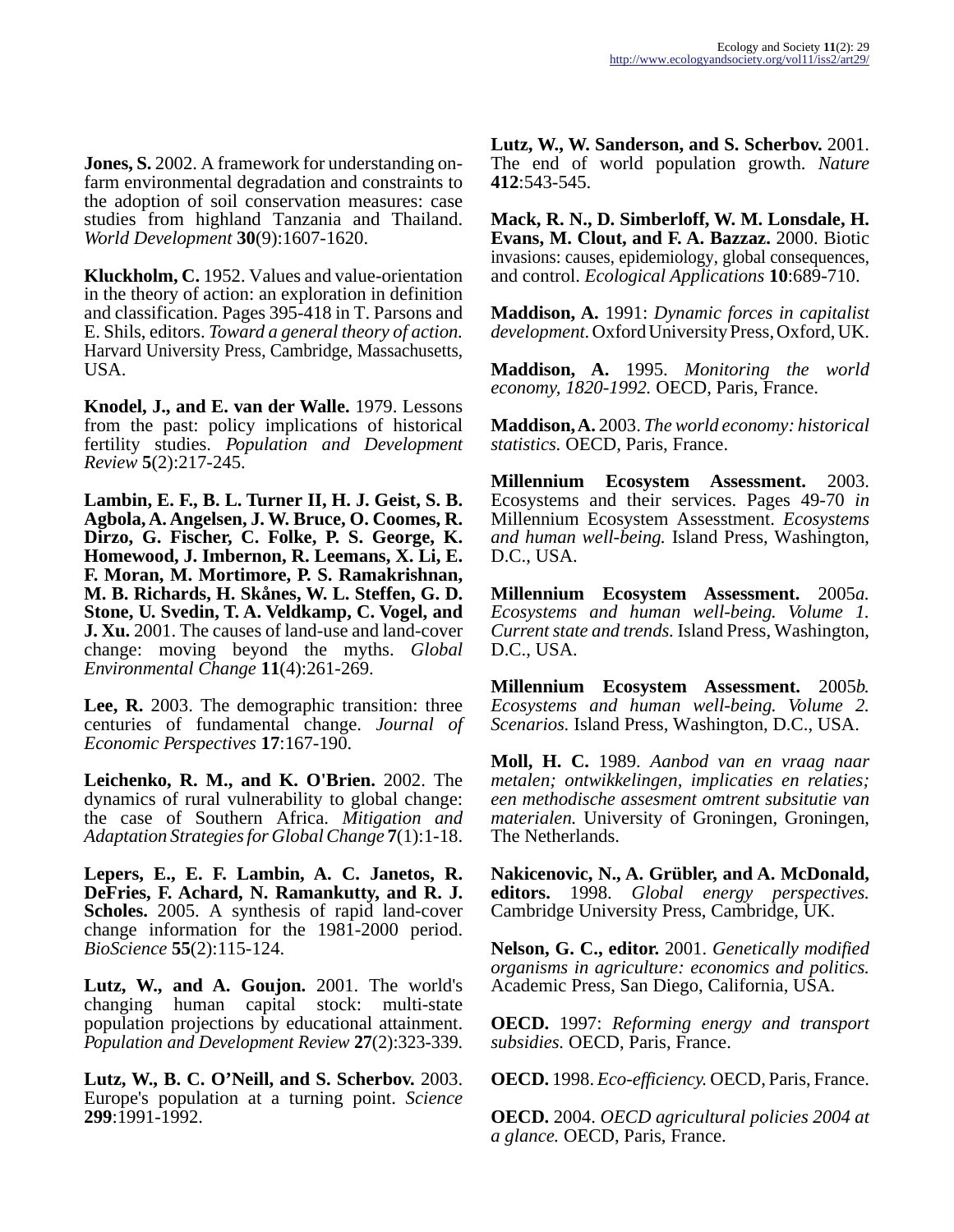**Ostrom, E., T. Dietz, N. Dolsak, P. C. Stern, S. Stonich, and E. Weber, editors.** 2002. *The drama of the commons.* National Academy Press, Washington, D.C., USA.

**Pimentel, D.** 2002. *Economic costs of biological invasions: biological invasions; economic and environmental costs of alien plant, animal, and microbe species.* CRC Press, Boca Raton, Florida, USA.

**Pingali, P.** 2004. *Westernization of Asian diets and the transformation of food systems: implications for research and policy.* ESA Working Paper No. 04-17, FAO, Rome, Italy.

**Pingali, P., and G. Traxler.** 2002. Changing locus of agricultural research: Will the poor benefit from biotechnology and privatization trends? *Food Policy* **27**:223-238.

**Pingali, P. L., and P. W. Heisey.** 2001. Cereal-crop productivity in developing countries: past trends and future prospects. Pages 56-82 *in* J. M. Alston, P. G. Pardey, and M. Taylor, editors. *Agricultural science policy.*Johns Hopkins University Press, Baltimore, Maryland, USA.

**Pingali, P. L., and S. Rajaram.** 1999. Global wheat research in a changing world: options for sustaining growth in wheat productivity. Pages 1-18 *in* P. L. Pingali, editor. *CIMMYT 1998-99 world wheat facts and trends. Global wheat research in a changing world: challenges and achievements.* Centro Internacional de Mejoramiento de Maíz y Trigo, Mexico City, Mexico.

**Ramankutty, N., and J. A. Foley.** 1998. Characterising patterns of global land use: an analysis of global cropland data. *Global Biogeochemical Cycles* **12**:667-685.

**Renkow, M.** 1993. Differential technology adoption and income distribution in Pakistan: implications for research resource allocation. *American Journal of Agricultural Economics*, **75**  $(1):33-43.$ 

**Rokeach, M.** 1968. *Beliefs, attitudes and values: a theory of organization and change.* Jossey-Bass, San Francisco, California, USA.

**Rokeach, M.** 1973. *The nature of human values.*

Free Press, New York, New York, USA.

**Rosa, E. A., N. Matsuda, and R. R. Kleinhesselink.** 2000. The cognitive architecture of risk: pancultural unity or cultural shaping? Pages 185-210 in O. Renn and B. Rohrmann, editors. *Comparative risk perception.* Kluwer, Dordrecht, The Netherlands.

**Rosen, C., editor.** 2002. *World resources 2002– 2004: decisions for the Earth: balance, voice, and power.* UNDP, UNEP, World Bank, World Resources Institute, Washington, D.C., USA.

**Ruttan, V. R.** 2001. *Technology, growth and development.* Oxford University Press, New York, New York, USA.

**Schipper, L. J.** 1996. *Excel spreadsheets containing transport energy data, PASSUM.XLS and FRTSUM.XLS. Versions of 9 February 1996.* International Energy Agency, Paris, France, and Lawrence Berkeley National Laboratory, Berkeley, California, USA.

**Schwartz, S. H.** 1992. Universals in the content and structure of values: theoretical advances and empirical tests in 20 countries. *Advances in Experimental Social Psychology* **25**:1-65.

**Semken, H. A.** 1983. Holocene mammalian biogeography and climatic change in the eastern and central United States. Pages 182-207 *in* H. E. Wright, editor. *Late Quaternary environments of the United States. Volume 2. The Holocene.* University of Minnesota Press, Minneapolis, Minnesota, USA.

**Smith, K. R., and S. Mehta.** 2003. The burden of disease from indoor air pollution in developing countries: comparison of estimates. *International Journal of Hygiene and Environmental Health* **206**:279 - 289.

**Stern, P. C., T. Dietz, T. Abel, G. A. Guagnano, and L. Kalof.** 1999. A social psychological theory of support for social movements: the case of environmentalism. *Human Ecology Review* **6**:81-97.

**Tilman, D., K. G. Cassman, P. A. Matson, R. L. Naylor, and S. Polasky.** 2002. Agricultural sustainability and intensive production practices. *Nature* **418**:671-677.